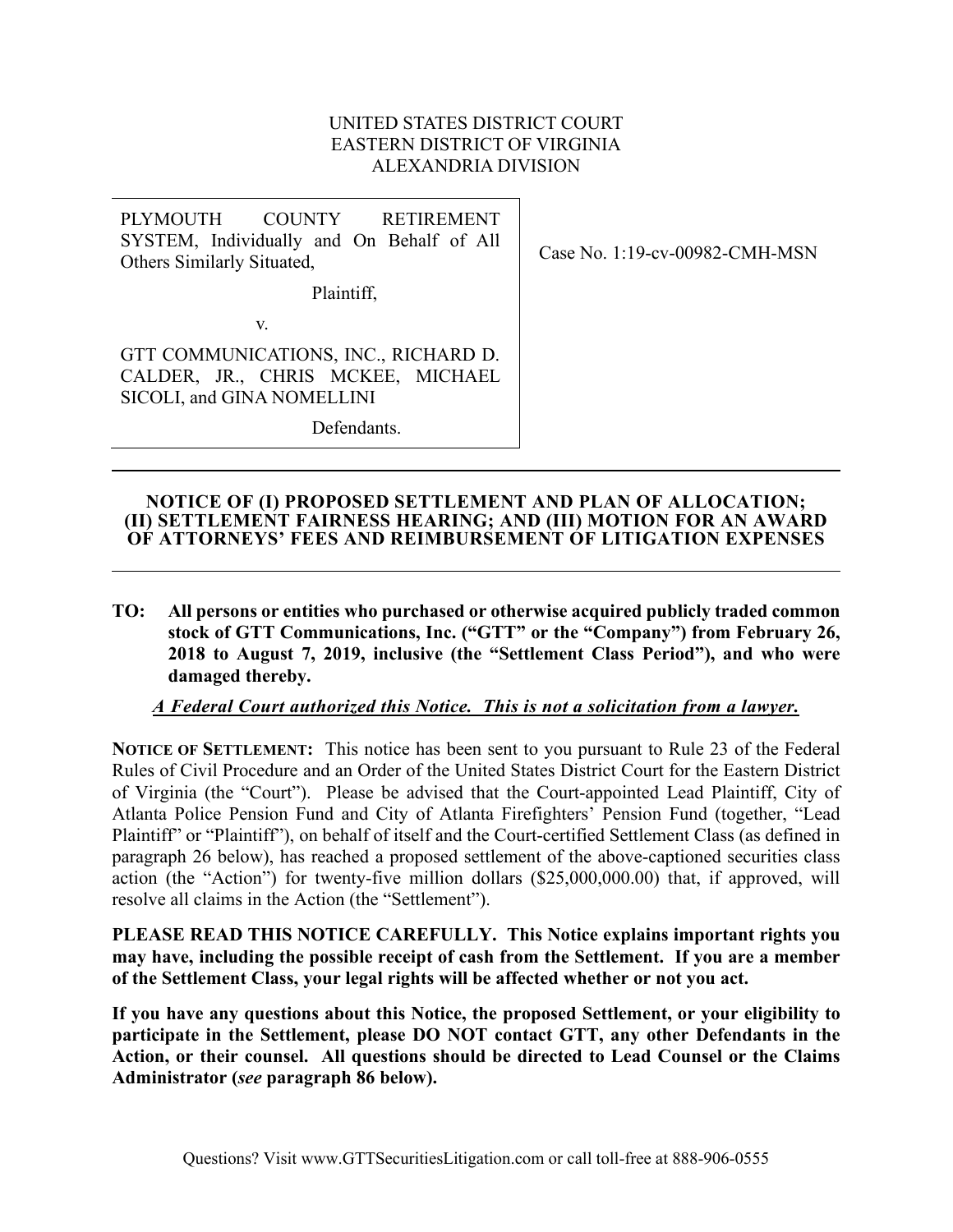1. **Description of the Action and the Settlement Class**: This Notice relates to a proposed Settlement of claims in a pending securities class action brought by investors alleging, among other things, that defendant GTT and defendants Richard D. Calder, Jr., Chris McKee, Michael Sicoli and Gina Nomellini (the "Individual Defendants" and together with GTT, the "Defendants")<sup>1</sup> made misrepresentations about GTT's \$2.3 billion acquisition and integration of Interoute Communications Holdings S.A. ("Interoute"), a European telecommunications company that was by far the largest in GTT's history. Specifically, Lead Plaintiff alleged that Defendants misrepresented that the acquisition of Interoute was strategic for GTT and that GTT's integration of Interoute was progressing right "on track," such that GTT was timely meeting every preannounced milestone. Plaintiff further alleged that Defendants also made additional allegedly false and misleading statements concerning certain issues with GTT's reporting of financial results and statements regarding the effectiveness of its internal controls during the Settlement Class Period, with reference to Form 8-Ks that GTT filed with the SEC on August 10, 2020 and September 15, 2020. Specifically, Plaintiff alleged that GTT's senior officers orchestrated a variety of accounting manipulations, including adjustments to expenses without adequate support, to, among other things, mask the negative impact of the Interoute integration. A more detailed description of the Action is set forth in paragraphs 11-22 below. The proposed Settlement, if approved by the Court, will settle claims of the Settlement Class, as defined in paragraph 26 below.

2. **Statement of the Settlement Class's Recovery:** Subject to Court approval, Lead Plaintiff, on behalf of itself and the Settlement Class, has agreed to settle the Action in exchange for a settlement payment of twenty-five million dollars (\$25,000,000.00) (the "Settlement Amount") to be deposited into an escrow account. The Net Settlement Fund (i.e., the Settlement Amount plus any and all interest earned thereon (the "Settlement Fund") less (a) any Taxes and Tax Expenses, (b) any Notice and Administration Costs, (c) any Litigation Expenses awarded by the Court, and (d) any attorneys' fees awarded by the Court) will be distributed in accordance with a plan of allocation that is approved by the Court, which will determine how the Net Settlement Fund shall be allocated among members of the Settlement Class. The proposed plan of allocation (the "Plan of Allocation") is set forth in paragraphs 53-70 below.

3. **Estimate of Average Amount of Recovery Per Share:** Based on Lead Plaintiff's damages expert's estimates of the number of shares of GTT common stock purchased during the Settlement Class Period that may have been affected by the conduct at issue in the Action and assuming that all Settlement Class Members elect to participate in the Settlement, the estimated average recovery (before the deduction of any Court-approved fees, expenses and costs as described herein) per alleged damaged share (hereinafter the "damaged shares") is \$0.61. Settlement Class Members should note, however, that the foregoing average recovery per share is only an estimate. Some Settlement Class Members may recover more or less than this estimated amount depending on, among other factors, when and at what prices they purchased/acquired and sold their GTT common stock shares, and the total number and recognized loss amount of valid Claim Forms submitted. Distributions to Settlement Class Members will be made based on the Plan of Allocation set forth herein or such other plan of allocation as may be ordered by the Court.

<sup>&</sup>lt;sup>1</sup> All capitalized terms used in this Notice that are not otherwise defined herein shall have the meanings ascribed to them in the Stipulation and Agreement of Settlement dated December 14, 2020 (the "Stipulation"), which is available at www.GTTSecuritiesLitigation.com. The singular forms of nouns and pronouns include the plural and vice versa.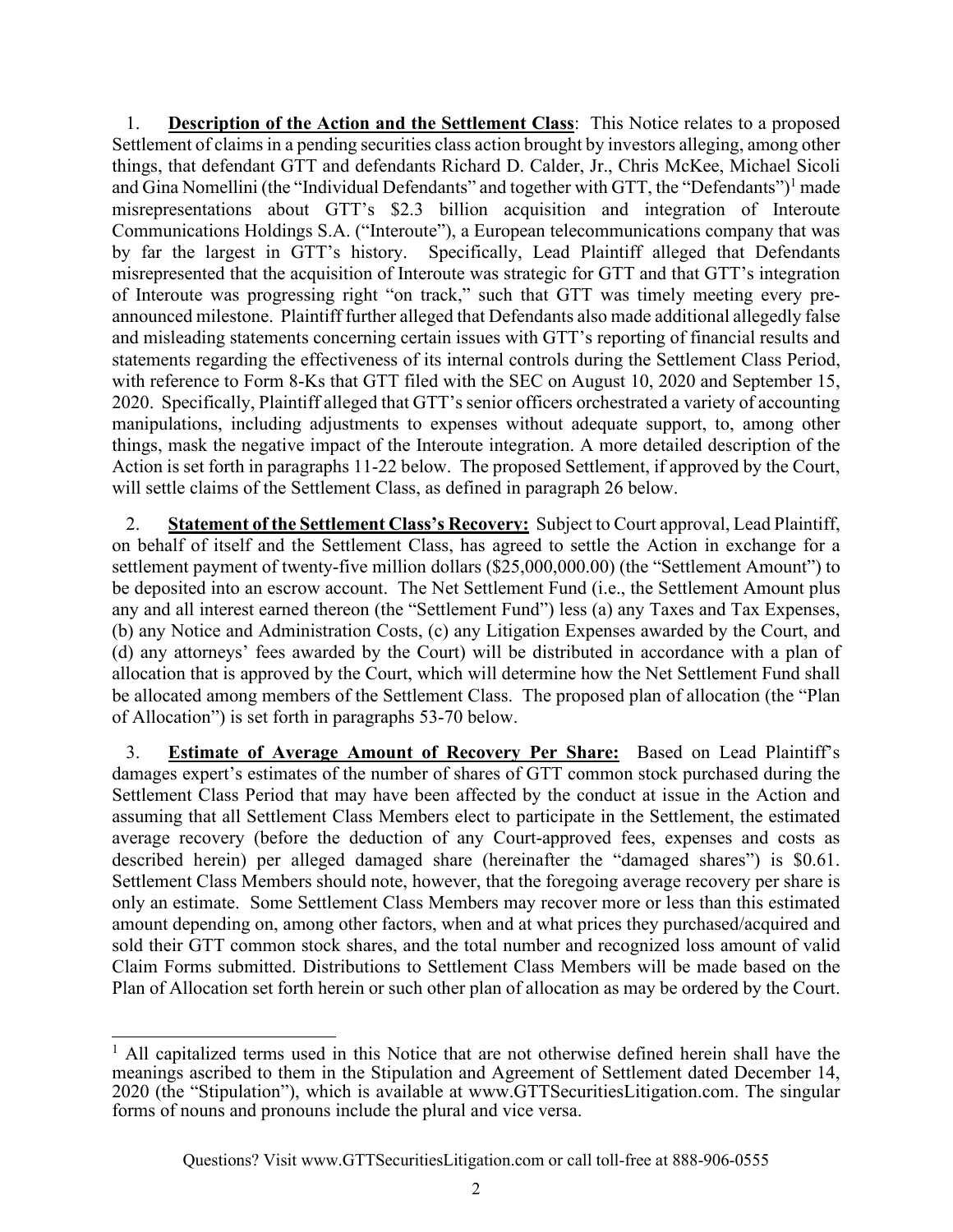4. **Average Amount of Damages Per Share:** The Parties do not agree on the average amount of damages per share that would be recoverable if Lead Plaintiff were to prevail in the Action. Among other things, the Parties disagree regarding: (a) whether any statements were false or misleading; (b) whether any person who made the allegedly false and misleading statements acted with the requisite state of mind; (c) the materiality of the allegedly false and misleading statements; and (d) the effect, if any, of those statements on the price of GTT's common stock. Defendants have denied and continue to deny all allegations of wrongdoing or liability arising out of any of the conduct, statements, acts, or omissions alleged, or that could have been alleged, in the Action and do not agree with the assertion that they violated the federal securities laws or that any damages were suffered by Lead Plaintiff or any members of the Settlement Class as a result of their alleged conduct.

5. **Attorneys' Fees and Expenses Sought:** Plaintiff's Counsel, which has been prosecuting the Action on a wholly contingent basis since its inception in July 2019, has not received any payment of attorneys' fees for their representation of the Settlement Class and has advanced the funds to pay expenses necessarily incurred to prosecute this Action. Court-appointed Lead Counsel Saxena White P.A. ("Lead Counsel") will apply to the Court for an award of attorneys' fees in an amount not to exceed one-third (33⅓%) of the Settlement Fund. In addition, Lead Counsel will apply for reimbursement of Litigation Expenses paid or incurred in connection with the institution, prosecution, and resolution of the claims asserted against the Defendants, in an amount not to exceed \$600,000, which may include an application for reimbursement of the reasonable costs and expenses incurred by Lead Plaintiff directly related to its representation of the Settlement Class. Any fees and expenses awarded by the Court will be paid from the Settlement Fund. Settlement Class Members are not personally liable for any such fees or expenses. Estimates of the average cost per damaged share of GTT common stock, if the Court approves Lead Counsel's fee and expense application, is \$0.22 per damaged share.

6. **Identification of Attorneys' Representative:** Lead Plaintiff and the Settlement Class are represented by Lester R. Hooker, Esq. of Saxena White P.A., 7777 Glades Road, Suite 300, Boca Raton, FL 33434, (561) 206-6708, lhooker@saxenawhite.com.

7. **Reasons for the Settlement:** Lead Plaintiff's principal reason for entering into the Settlement is the substantial immediate cash benefit for the Settlement Class without the risk or the delays inherent in further litigation. Moreover, the substantial cash benefit provided under the Settlement must be considered against the significant risk that a smaller recovery – or indeed no recovery at all – might be achieved after further contested motions, a trial of the Action, and the likely appeals that would follow a trial. This process could be expected to last several years. Without admitting any wrongdoing or liability on their part whatsoever, Defendants are nevertheless willing to settle provided that all of the claims of the Settlement Class are settled and compromised, in order to avoid the continuing burden, expense, time, and uncertainty associated with further protracted litigation.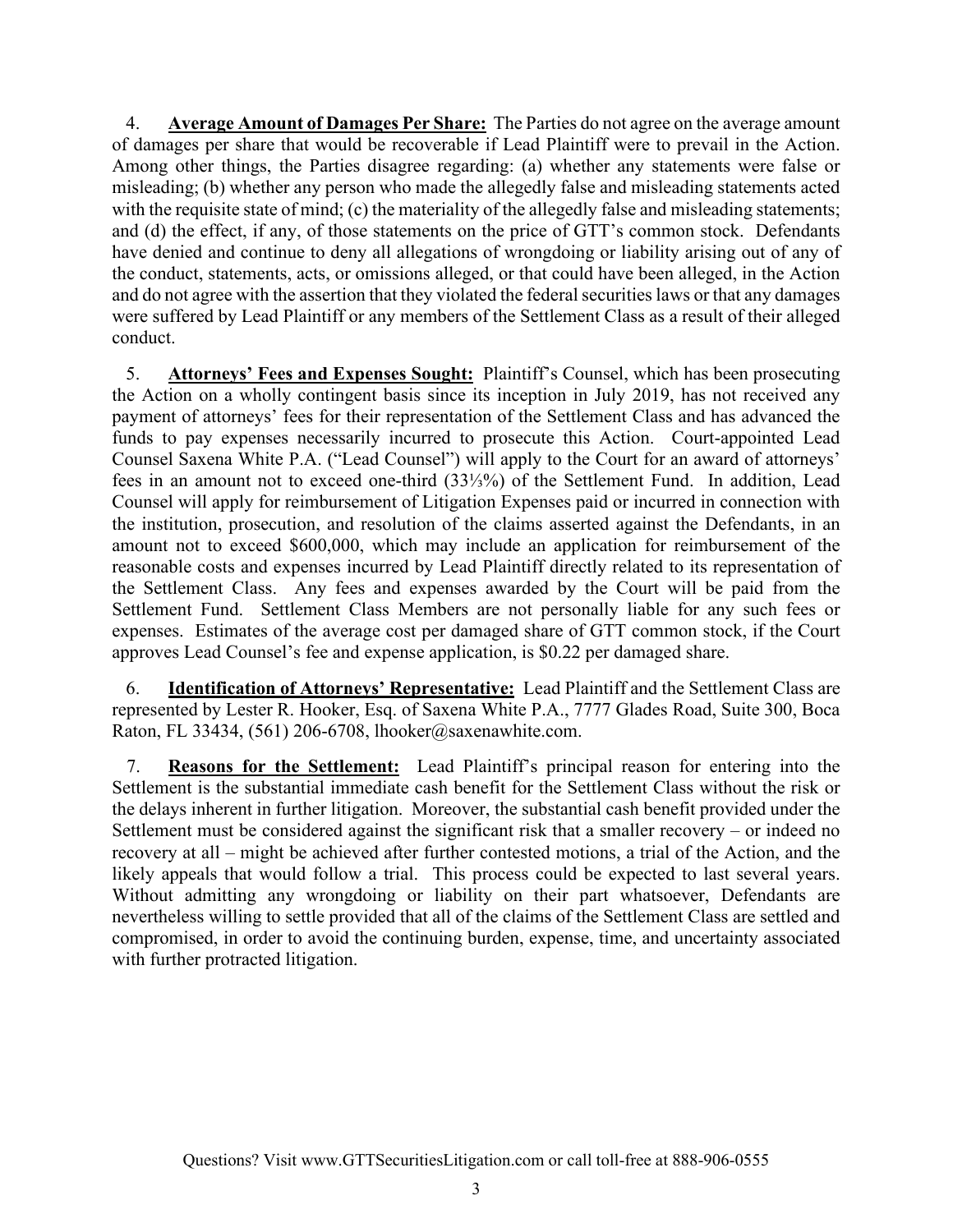## **YOUR LEGAL RIGHTS AND OPTIONS IN THE SETTLEMENT:**

| <b>SUBMIT A CLAIM FORM</b><br><b>POSTMARKED OR</b><br><b>COMPLETED ONLINE NO</b><br><b>LATER THAN JUNE 6, 2021.</b>                                                                                             | This is the only way to be potentially eligible to receive a<br>payment from the Settlement Fund. If you are a Settlement<br>Class Member and you remain in the Settlement Class, you<br>will be bound by the Settlement as approved by the Court and<br>you will give up any Released Plaintiff's Claims (defined in<br>paragraph 34 below) that you have against Defendants and the<br>other Defendant Releasees (defined in paragraph 35 below), so<br>it is in your interest to submit a Claim Form. |
|-----------------------------------------------------------------------------------------------------------------------------------------------------------------------------------------------------------------|----------------------------------------------------------------------------------------------------------------------------------------------------------------------------------------------------------------------------------------------------------------------------------------------------------------------------------------------------------------------------------------------------------------------------------------------------------------------------------------------------------|
| <b>EXCLUDE YOURSELF</b><br><b>FROM THE SETTLEMENT</b><br><b>CLASS BY SUBMITTING A</b><br><b>WRITTEN REQUEST FOR</b><br><b>EXCLUSION SO THAT IT</b><br><b>IS RECEIVED NO LATER</b><br><b>THAN APRIL 2, 2021.</b> | If you exclude yourself from the Settlement Class, you will not<br>be eligible to receive any payment from the Settlement Fund.<br>This is the only option that allows you ever to be part of any<br>other lawsuit against any of the Defendants or the other<br>Defendant Releasees concerning the Released Plaintiff's<br>Claims.                                                                                                                                                                      |
| <b>OBJECT TO THE</b><br><b>SETTLEMENT BY</b><br><b>SUBMITTING A WRITTEN</b><br><b>OBJECTION SO THAT IT</b><br><b>IS RECEIVED NO LATER</b><br><b>THAN APRIL 2, 2021.</b>                                         | If you do not like the proposed Settlement, the proposed Plan<br>of Allocation, or the request for attorneys' fees and<br>reimbursement of Litigation Expenses, you may write to the<br>Court and explain why you do not like them. You cannot<br>object to the Settlement, the Plan of Allocation or the fee and<br>expense request unless you are a Settlement Class Member and<br>do not exclude yourself from the Settlement Class.                                                                  |
| <b>GO TO A HEARING ON</b><br><b>APRIL 23, 2021, AT10:00</b><br>A.M., AND FILE A NOTICE<br>OF INTENTION TO<br><b>APPEAR SO THAT IT IS</b><br><b>RECEIVED NO LATER</b><br><b>THAN APRIL 2, 2021.</b>              | Filing a written objection and notice of intention to appear by<br>April 2, 2021, allows you to speak in Court, at the discretion<br>of the Court, about the fairness of the proposed Settlement, the<br>Plan of Allocation, or the request for attorneys' fees and<br>reimbursement of Litigation Expenses. If you submit a written<br>objection, you may (but you do not have to) attend the hearing<br>and, at the discretion of the Court, speak to the Court about<br>your objection.               |
| DO NOTHING.                                                                                                                                                                                                     | If you are a member of the Settlement Class and you do not<br>submit a valid Claim Form, you will not be eligible to receive<br>any payment from the Settlement Fund. You will, however,<br>remain a member of the Settlement Class, which means that<br>you give up your right to sue about the claims that are resolved<br>by the Settlement and you will be bound by any judgments or<br>orders entered by the Court in the Action.                                                                   |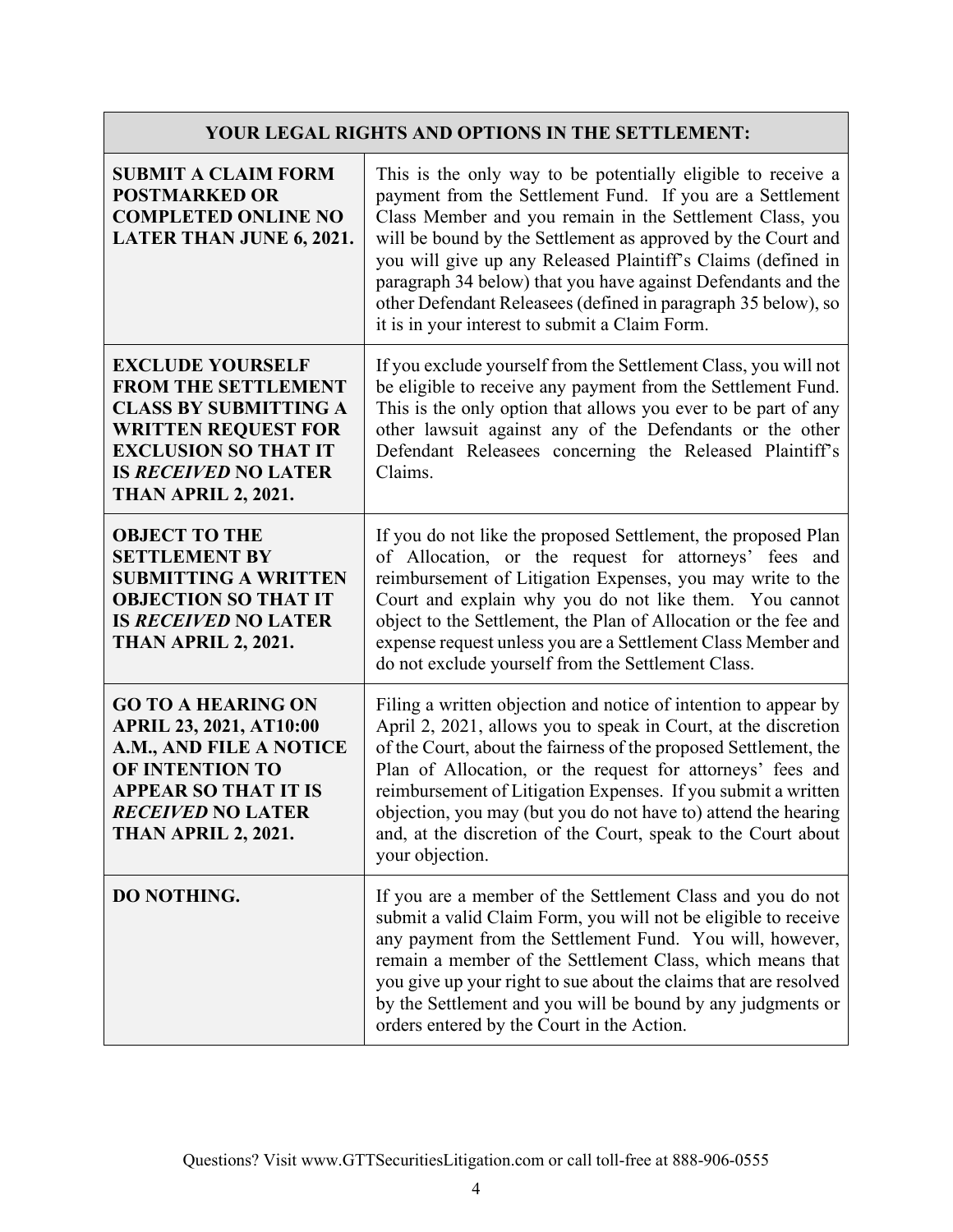## **WHAT THIS NOTICE CONTAINS**

| How Do I Know If I Am Affected By The Settlement?                                   |         |
|-------------------------------------------------------------------------------------|---------|
|                                                                                     |         |
|                                                                                     |         |
| How Are Settlement Class Members Affected By The Action And The Settlement? Page 10 |         |
|                                                                                     |         |
|                                                                                     |         |
| What Payment Are The Attorneys For The Settlement Class Seeking?                    | Page 21 |
| What If I Do Not Want To Be A Member Of The Settlement Class?                       |         |
| When And Where Will The Court Decide Whether To Approve The Settlement?             |         |
| Do I Have To Come To The Hearing?                                                   |         |
|                                                                                     |         |

## **WHY DID I GET THIS NOTICE?**

8. The Court directed that this Notice be mailed to you because you, someone in your family, or an investment account for which you serve as a custodian may have purchased or otherwise acquired GTT common stock during the Settlement Class Period. The Court has directed us to send you this Notice because, as a potential Settlement Class Member, you have a right to know about your options before the Court rules on the proposed Settlement. Additionally, you have the right to understand how this class action lawsuit may generally affect your legal rights. If the Court approves the Settlement, and the Plan of Allocation (or some other plan of allocation), the claims administrator selected by Lead Plaintiff and approved by the Court will make payments pursuant to the Settlement after any objections and appeals are resolved.

9. The purpose of this Notice is to inform you of the existence of this case, that it is a class action, how you might be affected, and how to exclude yourself from the Settlement Class if you wish to do so. It is also being sent to inform you of the terms of the proposed Settlement, and of a hearing to be held by the Court to consider the fairness, reasonableness, and adequacy of the Settlement, the proposed Plan of Allocation, and the motion by Lead Counsel for an award of attorneys' fees and reimbursement of Litigation Expenses (the "Settlement Hearing"). See paragraph 77 below for details about the Settlement Hearing, including the date and location of the hearing.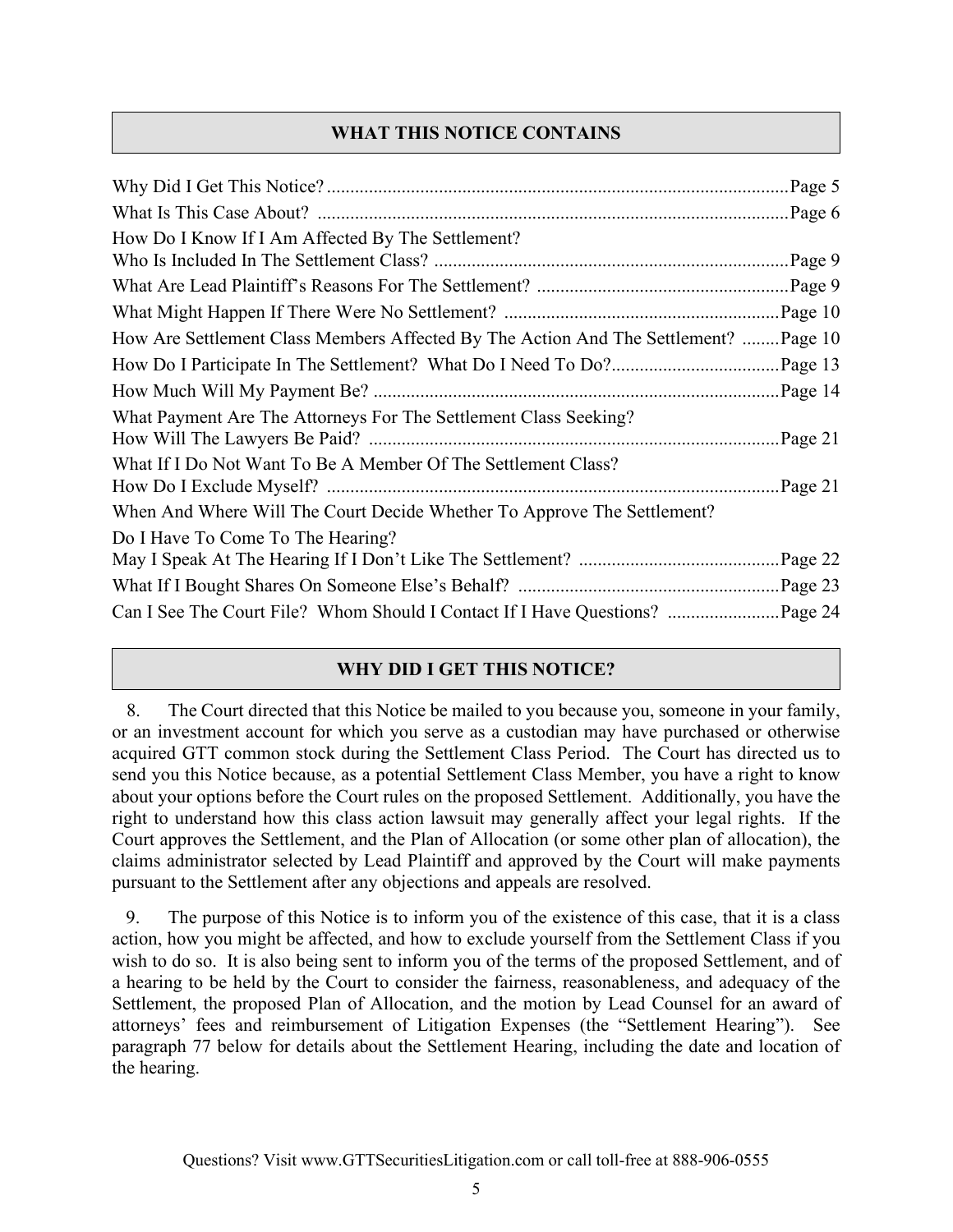10. The issuance of this Notice is not an expression of any opinion by the Court concerning the merits of any claim in the Action, and the Court still has to decide whether to approve the Settlement. If the Court approves the Settlement and a plan of allocation, then payments to Authorized Claimants will be made after any appeals are resolved and after the completion of all claims processing. Please be patient, as this process can take some time to complete.

#### **WHAT IS THIS CASE ABOUT?**

11. The initial securities class action complaint in the Action was filed in this District by Plymouth County Retirement System on July 30, 2019, asserting claims of violations of Sections 10(b) and 20(a) of the Securities Exchange Act of 1934 (the "Exchange Act") and Rule 10b-5 promulgated thereunder.

12. On January 7, 2020, the Court appointed City of Atlanta Police Pension Fund and City of Atlanta Firefighters Pension Fund as Lead Plaintiff pursuant to the requirements of the Private Securities Litigation Reform Act of 1995 (the "PSLRA") and approved Lead Plaintiff's selection of Saxena White P.A. as Lead Counsel and Cohen Milstein Sellers & Toll PLLC as Liaison Counsel.

13. On February 28, 2020, Lead Plaintiff filed its Amended Class Action Complaint for Violations of the Federal Securities Laws and Jury Trial Demand (the "Amended Complaint"). The Amended Complaint alleged, among other things, that throughout the Settlement Class Period, Defendants made numerous false and misleading statements regarding GTT's \$2.3 billion acquisition and integration of Interoute Communications Holdings S.A. ("Interoute"), a European telecommunications company that was the largest acquisition in GTT's history. Specifically, Plaintiff alleged that Defendants continuously falsely touted to investors that Interoute's business was virtually identical to GTT's and that the Company's integration of Interoute was right "on track" when, in reality, the exact opposite was true. The Amended Complaint alleged that the accounts of 15 former high-level employees of both GTT and Interoute, as well as Defendants' own admissions at the end of the Settlement Class Period, confirmed that Defendants knew that, before the time of the acquisition, Interoute had implemented a "strategic priority shift" to selling cloud services—a focus that Defendants admitted was an entirely "different business" than GTT's business of selling cloud networking connectivity, and one which GTT did not maintain. Moreover, the Amended Complaint alleged that the integration was an "absolute nightmare" and a "disaster" from day one and that the integration was so deficient that Interoute was not fully integrated even by the end of the Settlement Class Period. The Amended Complaint alleged that Defendants' alleged materially false and misleading statements and omissions artificially inflated GTT's stock price during the Settlement Class Period and that GTT's stock price declined substantially when the truth regarding Defendants' alleged misrepresentations was revealed.

14. On April 17, 2020, Defendants filed their motion to dismiss the Amended Complaint. Lead Plaintiff filed its opposition on May 22, 2020, and on June 5, 2020, Defendants filed their reply. On June 22, 2020, the Court entered an Order denying Defendants' motion to dismiss the Amended Complaint.

15. Following the Court's Order denying Defendants' motion to dismiss, the Parties commenced discovery, including by propounding document requests. Lead Plaintiff sought discovery from Defendants, and a third-party valuation expert called CBIZ Inc. Defendants sought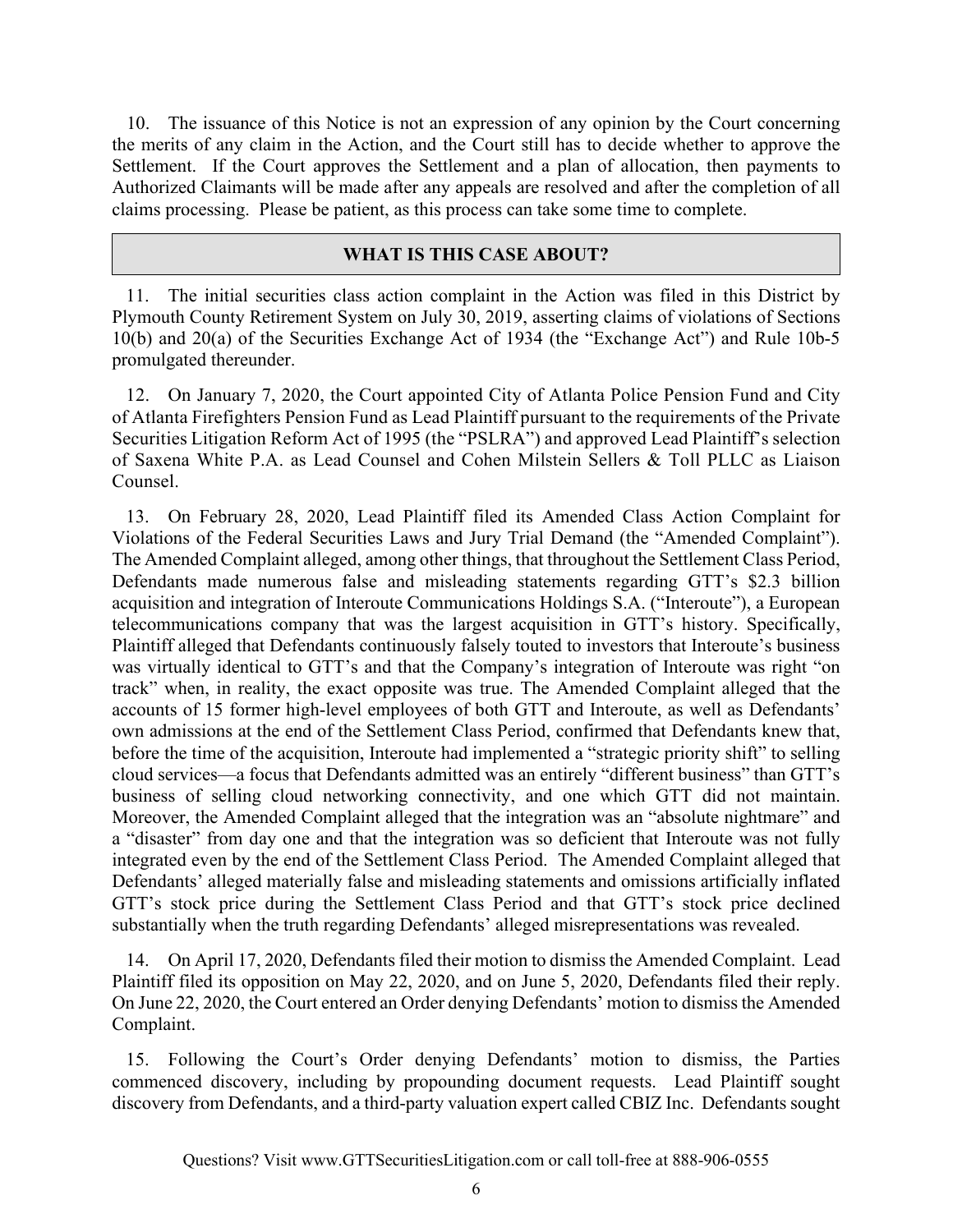discovery from Lead Plaintiff; Lead Plaintiff's expert on market efficiency, damages and loss causation; and Lead Plaintiff's third-party investment advisors, LMCG Investments, LLC ("LMCG"), Consequent Capital Management, and Marquette Associates. With respect to expert discovery, Plaintiff submitted the expert report of Mr. Chad Coffman, which opined on loss causation and damages.

16. While discovery was underway, on August 7, 2020, Lead Plaintiff filed its Motion for Class Certification, Appointment of Class Representatives and Appointment of Class Counsel. In this motion, Plaintiff requested that the Court certify this Action as a class action, and appoint Lead Plaintiff as Class Representative, Saxena White P.A. as Class Counsel, and Cohen Milstein Sellers & Toll PLLC as Liaison Class Counsel. In connection with its motion, Lead Plaintiff submitted another expert report by Mr. Chad Coffman, as evidence of market efficiency.

17. On September 3, 2020 Defendants notified Lead Counsel that they would not oppose class certification. Thus, on September 4, 2020 the Parties filed a joint stipulation and proposed order requesting that the Court certify this Action, as alleged in the Amended Complaint, and appoint Plaintiff as Class Representative, Saxena White P.A. as Class Counsel and Cohen Milstein Sellers & Toll PLLC as Liaison Class Counsel. On September 10, 2020, the Court granted the Parties' joint stipulation and proposed order, certifying this Action as a class action, among other things.

18. On October 8, 2020, the Parties held their first remote, one-day mediation session before the Honorable Daniel Weinstein (Ret.) and Mr. Jed Melnick, both of whom are renowned mediators affiliated with JAMS. In advance of this mediation session, the Parties submitted substantial materials in support of their respective positions. After a full day of presentations by the Parties and discussions with the mediators, the mediation concluded without a resolution of the Action. In connection with this mediation, Lead Plaintiff also notified Defendants of its intention to move for leave to file a second amended complaint (the "Second Amended Complaint" or "SAC") and provided Defendants with a copy of the proposed SAC. Thereafter, Defendants notified Lead Plaintiff that they would consent to Plaintiff's filing of the SAC, but planned to move to dismiss the SAC. As a result, the Parties agreed that, pursuant to the PSLRA, all remaining discovery should be stayed and all upcoming deadlines pursuant to the case schedule should be taken off calendar

19. To that end, on October 12, 2020, the Parties field a Joint Motion for Leave to File a Second Amended Complaint and Amend Case Schedule along with a Proposed Order and Second Amended Complaint. On October 16, 2020, the Court granted the Parties' Joint Motion, thereby staying all further discovery, vacating the case schedule, permitting the SAC to become the operative complaint in this Action, and setting a briefing schedule for Defendants' motion to dismiss the SAC.

20. The SAC alleged the same claims of federal securities fraud against the same Defendants based on the same conduct alleged in the Amended Complaint on behalf of all persons or entities who purchased or otherwise acquired publicly traded common stock of GTT from February 26, 2018 to August 7, 2019, inclusive, and who were damaged thereby (the "Settlement Class"). The SAC also alleged that Defendants had made additional alleged misrepresentations regarding the financial statements GTT issued during the Settlement Class Period, as well as its statements concerning the effectiveness of its internal control over financial reporting, based upon filings the Company made with the SEC in August and September 2020.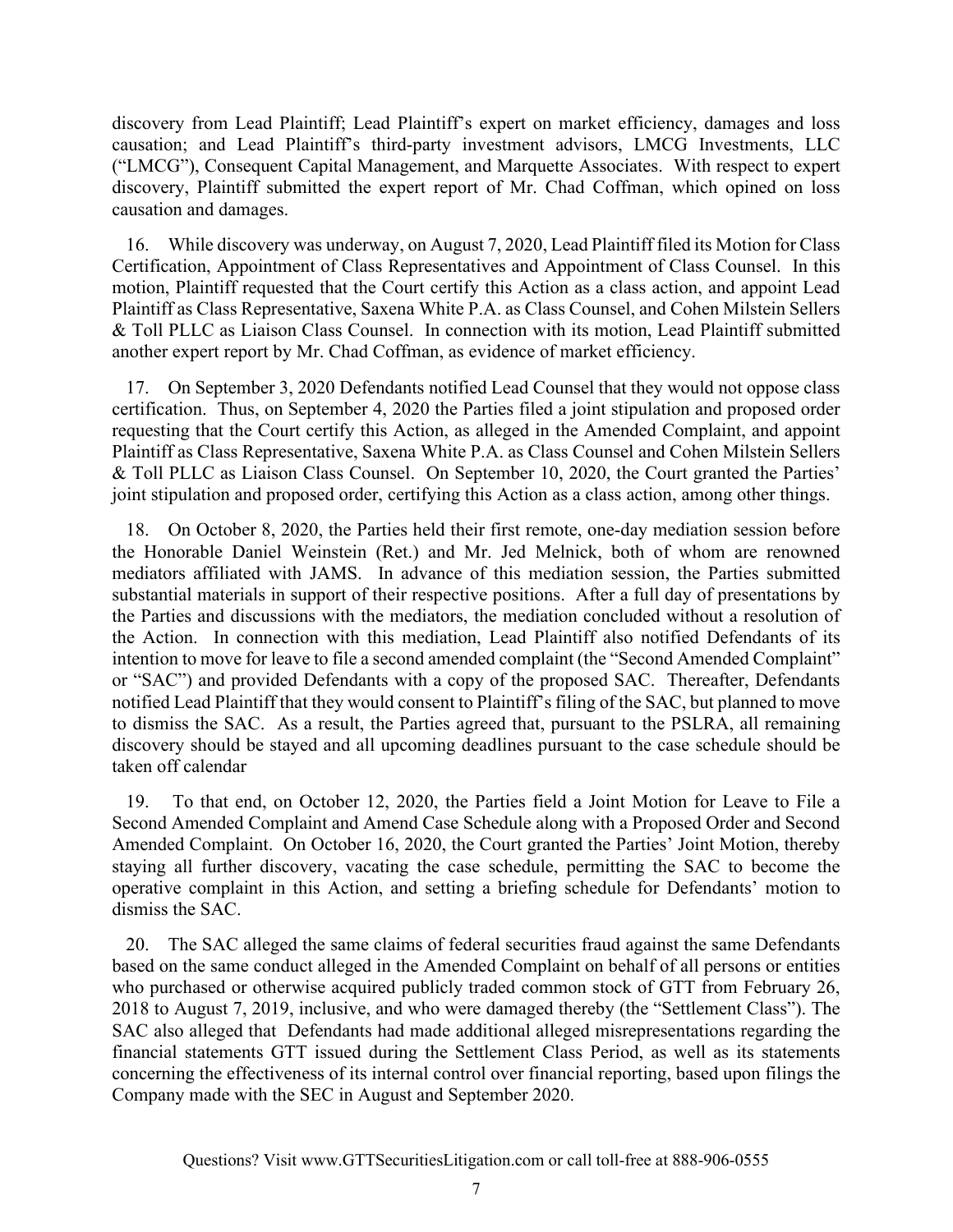21. Specifically, on August 10, 2020, GTT filed a notification of a late filing on Form 12b-25 stating that the filing of its Form 10-Q for the quarter ending June 30, 2020 had been delayed and that "the Company identified certain issues related to the recording and reporting of Cost of Telecommunications services and related internal controls." GTT also stated that its management and the Audit Committee of its Board of Directors, with assistance from outside counsel and consultants, were conducting a review of these accounting issues. On September 15, 2020, GTT stated in a Form 8-K that this accounting review had "identified a number of issues in connection with the Company's previously issued financial statements," including that the Company had made "adjustments ... without adequate support to Cost of Telecommunications Services" that had "the effect of removing expenses from the Company's income statement." The Company also stated that, during the years ending December 31, 2017 and 2018, GTT failed "to recognize certain expenses on the Company's income statement by recording such expenses to goodwill and thereby attributing such expenses to pre-acquisition accruals, without adequate support, for companies that had been acquired." GTT further disclosed that it was "reassessing its previous conclusions regarding the effectiveness of its internal control over financial reporting" and expected "to identify material weaknesses in the Company's internal control over financial reporting." In the same Form 8-K, the Company also stated that GTT and Daniel M. Fraser (GTT's principal accounting officer, Senior Vice President, and Corporate Controller) had mutually agreed to terminate Mr. Fraser's employment. The SAC alleged that the Company had engaged in an accounting fraud to, among other things, hide the negative impact of the Interoute integration.

22. After the October 8 mediation session, the Parties remained in dialogue with the mediators by telephone and email about a potential resolution of the Action. On November 6, 2020, the Parties participated in a second remote, full day mediation session before the Hon. Weinstein (Ret.) and Mr. Melnick, during which the Parties agreed in principle to settle this Action for \$25 million, subject to execution of the Stipulation and to Court approval of the proposed Settlement.

23. Based on their investigation, discovery, prosecution and mediation of the case, Lead Plaintiff and Lead Counsel have concluded that the terms and conditions of the Stipulation are fair, reasonable, and adequate to Lead Plaintiff and the other members of the Settlement Class, and in their best interests. Based on Lead Plaintiff's oversight of the prosecution of this matter and with the advice of Lead Counsel, Plaintiff has agreed to settle and release the claims alleged in the Second Amended Complaint or otherwise raised in the Action pursuant to the terms and provisions of the Stipulation, after considering, among other things, (a) the substantial financial benefit that Lead Plaintiff and the other members of the Settlement Class will receive under the proposed Settlement; (b) the significant risks and costs of continued litigation and trial; and (c) the desirability of permitting the proposed Settlement to be consummated as provided by the terms of the Stipulation.

24. The Stipulation and the Settlement constitute a compromise of matters that are in dispute among the Parties and shall not be in any way referred to for any reason against any of the Defendant Releasees or Plaintiff Releasees in any other civil, criminal, or administrative action or proceeding. Defendants expressly deny that the claims asserted against them in the Action have merit, and deny any and all of fault, liability, wrongdoing, or damages whatsoever arising out of any of the conduct, statements, acts, or omissions alleged, or that could have been alleged, in the Action, and the Settlement and Stipulation shall in no event be construed or deemed to be evidence of or an admission, presumption, or concession on the part of any of the Defendants. The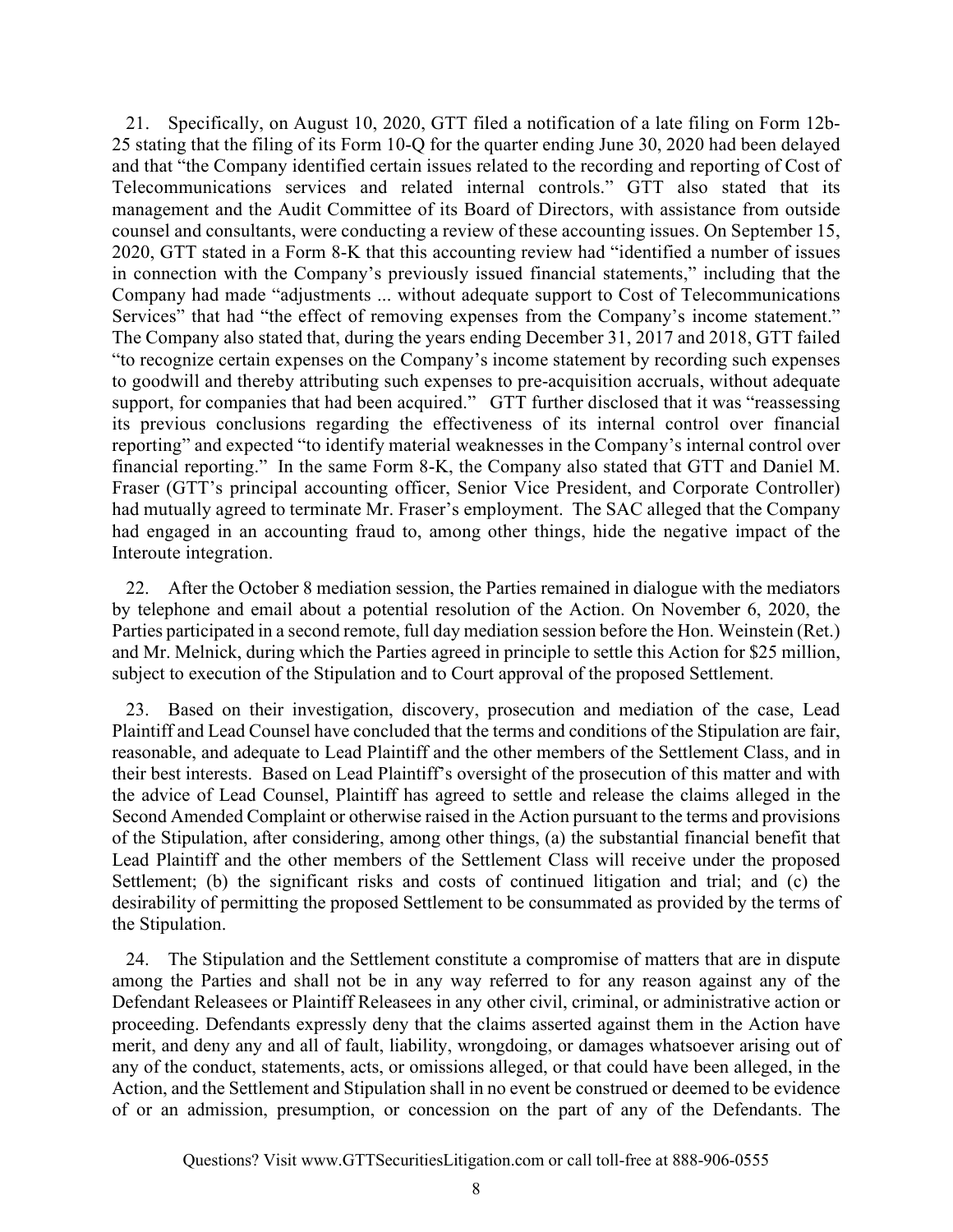Stipulation and the Settlement also shall in no event be construed or deemed to be evidence of or an admission, presumption, or concession on the part of Lead Plaintiff of an infirmity in any of the claims asserted in the Action, or an admission, presumption, or concession that any of the Defendants' defenses to liability had any merit.

25. On January 28, 2021, the Court preliminarily approved the Settlement, authorized this Notice to be disseminated to potential Settlement Class Members, and scheduled the Settlement Hearing to consider, among other things, whether to grant final approval to the Settlement.

## **HOW DO I KNOW IF I AM AFFECTED BY THE SETTLEMENT? WHO IS INCLUDED IN THE SETTLEMENT CLASS?**

26. If you are a member of the Settlement Class, you are subject to the Settlement, unless you timely request to be excluded. The Settlement Class consists of:

All persons or entities who purchased or otherwise acquired publicly traded common stock of GTT from February 26, 2018 to August 7, 2019, inclusive, and who were damaged thereby.

Excluded from the Settlement Class are Defendants, the Officers and directors of GTT at all relevant times, and all such excluded persons' Immediate Family members, legal representatives, heirs, agents, affiliates, predecessors, successors and assigns, and any entity in which any excluded person has or had a controlling interest. Also excluded from the Settlement Class are those persons who file valid and timely requests for exclusion in accordance with the Preliminary Approval Order. See "What If I Do Not Want To Be A Member Of The Settlement Class? How Do I Exclude Myself?" on page 21 below.

**PLEASE NOTE: RECEIPT OF THIS NOTICE DOES NOT MEAN THAT YOU ARE A SETTLEMENT CLASS MEMBER OR THAT YOU WILL BE ENTITLED TO RECEIVE PROCEEDS FROM THE SETTLEMENT. IF YOU ARE A SETTLEMENT CLASS MEMBER AND YOU WISH TO BE POTENTIALLY ELIGIBLE TO PARTICIPATE IN THE DISTRIBUTION OF PROCEEDS FROM THE SETTLEMENT, YOU ARE REQUIRED TO SUBMIT THE CLAIM FORM THAT IS BEING DISTRIBUTED WITH THIS NOTICE AND THE REQUIRED SUPPORTING DOCUMENTATION AS SET FORTH THEREIN POSTMARKED OR SUBMITTED ONLINE AT THE SETTLEMENT WEBSITE, WWW.GTTSECURITIESLITIGATION.COM, NO LATER THAN JUNE 6, 2021.** 

## **WHAT ARE LEAD PLAINTIFF'S REASONS FOR THE SETTLEMENT?**

27. Based upon their investigation and prosecution of the case, Lead Plaintiff and Lead Counsel believed that the claims asserted in the Action have merit and that the evidence developed in discovery further supports those claims. They recognized, however, the expense and length of continued proceedings necessary to pursue their claims against Defendants through further motion practice, trial and appeals, as well as the very substantial risks they would face in establishing liability and damages. Lead Plaintiff has also taken into account the uncertain outcome and risk of any litigation, especially in complex actions such as this Action, as well as the difficulties and delays of such litigation. Lead Plaintiff is also mindful of the inherent difficulties of proof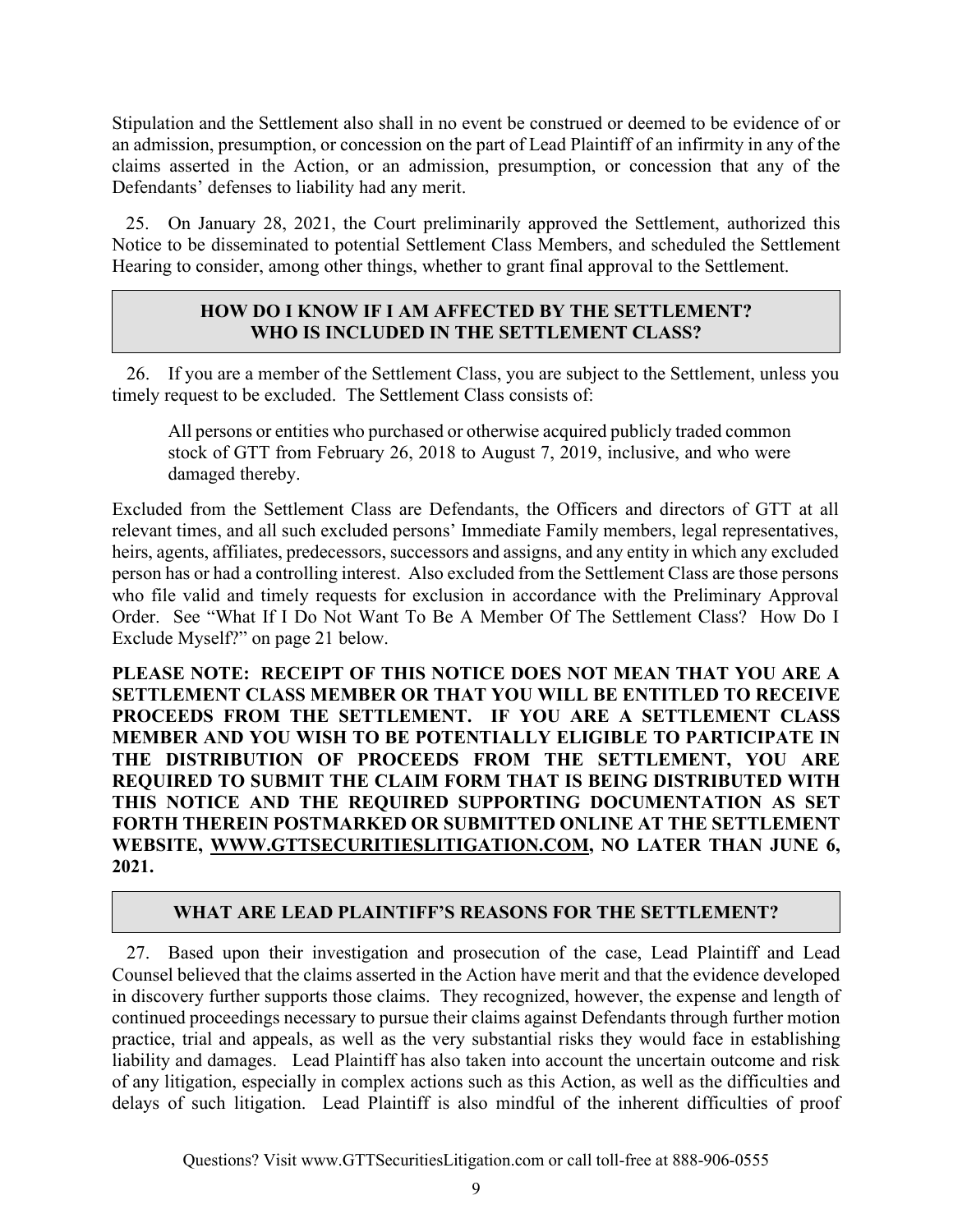associated with, and possible defenses to, the securities law violations asserted in the Action. For example, among other things, Defendants likely would assert that their alleged misrepresentations were not materially false or misleading, and that even if they were, they were not made with the requisite state of mind to support the securities fraud claim alleged. Even if the hurdles to establishing liability were overcome, the amount of damages that could be attributed to the allegedly false statements would be hotly contested. In addition, Defendants maintain that they have meritorious defenses to all claims in the Action. Defendants continue to believe the claims asserted against them in the Action are without merit. Lead Plaintiff would have to prevail at several stages – including, without limitation, class certification, summary judgment and trial, and if they prevailed on those, on the appeals that were likely to follow. Thus, there were very significant risks attendant to the continued prosecution of the Action.

28. In light of these risks, the amount of the Settlement, and the immediacy of recovery to the Settlement Class, Lead Plaintiff and Lead Counsel believe that the proposed Settlement is fair, reasonable, and adequate and in the best interests of the Settlement Class. Lead Plaintiff and Lead Counsel believe that the Settlement provides a substantial benefit to the Settlement Class, namely \$25,000,000 (less the various deductions described in this Notice), as compared to the risk that the claims in the Action would produce a smaller, or no, recovery after resolution summary judgment, trial and appeals, possibly years in the future.

## **WHAT MIGHT HAPPEN IF THERE WERE NO SETTLEMENT?**

29. If there were no Settlement and Lead Plaintiff failed to establish any essential legal or factual element of its claims against Defendants, neither Lead Plaintiff nor any other members of the Settlement Class would recover anything from Defendants. Also, if Defendants were successful in proving any of their defenses, either at summary judgment, at trial or on appeal, the Settlement Class could recover substantially less than the amount provided in the Settlement, or nothing at all.

## **HOW ARE SETTLEMENT CLASS MEMBERS AFFECTED BY THE ACTION AND THE SETTLEMENT?**

30. As a Settlement Class Member, you are represented by Lead Plaintiff and Lead Counsel, unless you enter an appearance through counsel of your own choice at your own expense. You are not required to retain your own counsel, but if you choose to do so, such counsel must file a notice of appearance on your behalf and must serve copies of his or her appearance on the attorneys listed in the section entitled, "When And Where Will The Court Decide Whether To Approve The Settlement?" below.

31. If you are a Settlement Class Member and do not wish to remain a Settlement Class Member, you may exclude yourself from the Settlement Class by following the instructions in the section entitled, "What If I Do Not Want To Be A Member Of The Settlement Class? How Do I Exclude Myself?" below.

32. If you are a Settlement Class Member and you wish to object to the Settlement, the Plan of Allocation, or Lead Counsel's application for attorneys' fees and reimbursement of Litigation Expenses, and if you do not exclude yourself from the Settlement Class, you may present your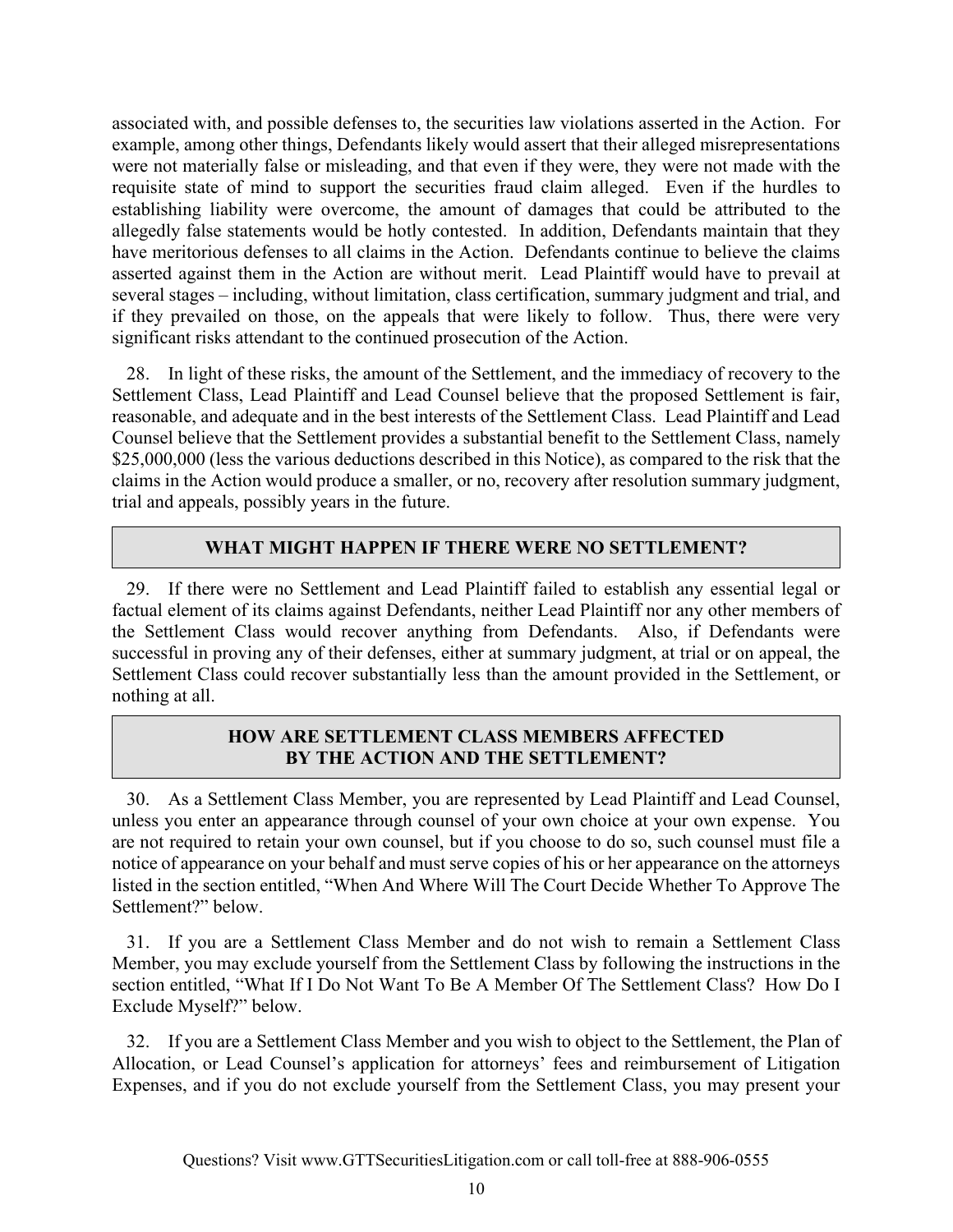objections by following the instructions in the section entitled, "When And Where Will The Court Decide Whether To Approve The Settlement?" below.

33. If you are a Settlement Class Member and you do not exclude yourself from the Settlement Class, you will be bound by any orders issued by the Court. If the Settlement is approved, the Court will enter a judgment (the "Judgment"). The Judgment will dismiss with prejudice the claims alleged in the Second Amended Complaint against the Defendant Releasees (as defined in paragraph 35 below) and will provide that, upon the Effective Date of the Settlement, Lead Plaintiff and each of the other Settlement Class Members, on behalf of themselves, and their respective Related Persons, heirs, executors, administrators, predecessors, successors, and assigns, in their capacities as such, shall be deemed to have, and by operation of the Stipulation, of law, and of the Judgment shall have, fully, finally and forever compromised, settled, released, resolved, relinquished, waived, dismissed, and discharged each and every one of the Released Plaintiff's Claims against the Defendants and the other Defendant Releasees, and shall forever be barred and enjoined from commencing, instituting, prosecuting, or maintaining any or all of the Released Plaintiff's Claims against any of the Defendant Releasees, whether or not such Settlement Class Member executes and delivers a Proof of Claim Form, seeks or obtains a distribution from the Settlement Fund, is entitled to receive a distribution under the Plan of Allocation approved by the Court, or has objected to any aspect of the Stipulation or the Settlement, the Plan of Allocation, or Lead Counsel's application for an award of attorneys' fees or Litigation Expenses. This release shall not apply to any Settlement Class Member who timely and properly excludes himself, herself or itself from the Settlement Class.

34. "Released Plaintiff's Claims" means any and all claims, demands, losses, rights, liability, or causes of action, in law or in equity, accrued or unaccrued, fixed or contingent, direct, individual or representative, of every nature and description whatsoever, whether known or unknown, or based on federal, state, local, statutory or common law or any other law, rule or regulation, (including the law of any jurisdiction outside the United States), that were or could have been asserted in the Action or could in the future be asserted in any forum, whether foreign or domestic, against Defendant Releasees by Class Representative or any member of the Settlement Class, or their successors, assigns, executors, administrators, representatives, attorneys and agents in their capacity as such, which arise out of, are based upon, concern or relate in any way to (i) any of the allegations, facts, transactions, events, matters, occurrences, acts, disclosures, oral or written statements, representations, omissions, failures to act, filings, publications, disseminations, press releases, or presentations involved, related to, set forth, alleged or referred to in the Action; or (ii) the purchase, acquisition, holding, sale, or disposition of any GTT securities during the Settlement Class Period. "Released Plaintiff's Claims" shall not include any claims to enforce this Settlement, or any claims of any person or entity who or which submits a request for exclusion from the Settlement Class that is accepted and approved by the Court.

35. "Defendant Releasees" means each and all Defendants, Defendants' Counsel, and their respective Related Persons.

36. "Related Persons" means (i) with respect to Defendants, Defendants' Counsel, and each of their respective current and former, Officers, directors, agents, parents, affiliates, subsidiaries, insurers, reinsurers, successors, predecessors, assigns, assignees, employees, and attorneys, in their capacities as such; and (ii) with respect to the Individual Defendants, their respective spouses, Immediate Family members, heirs, successors, executors, estates, administrators, attorneys,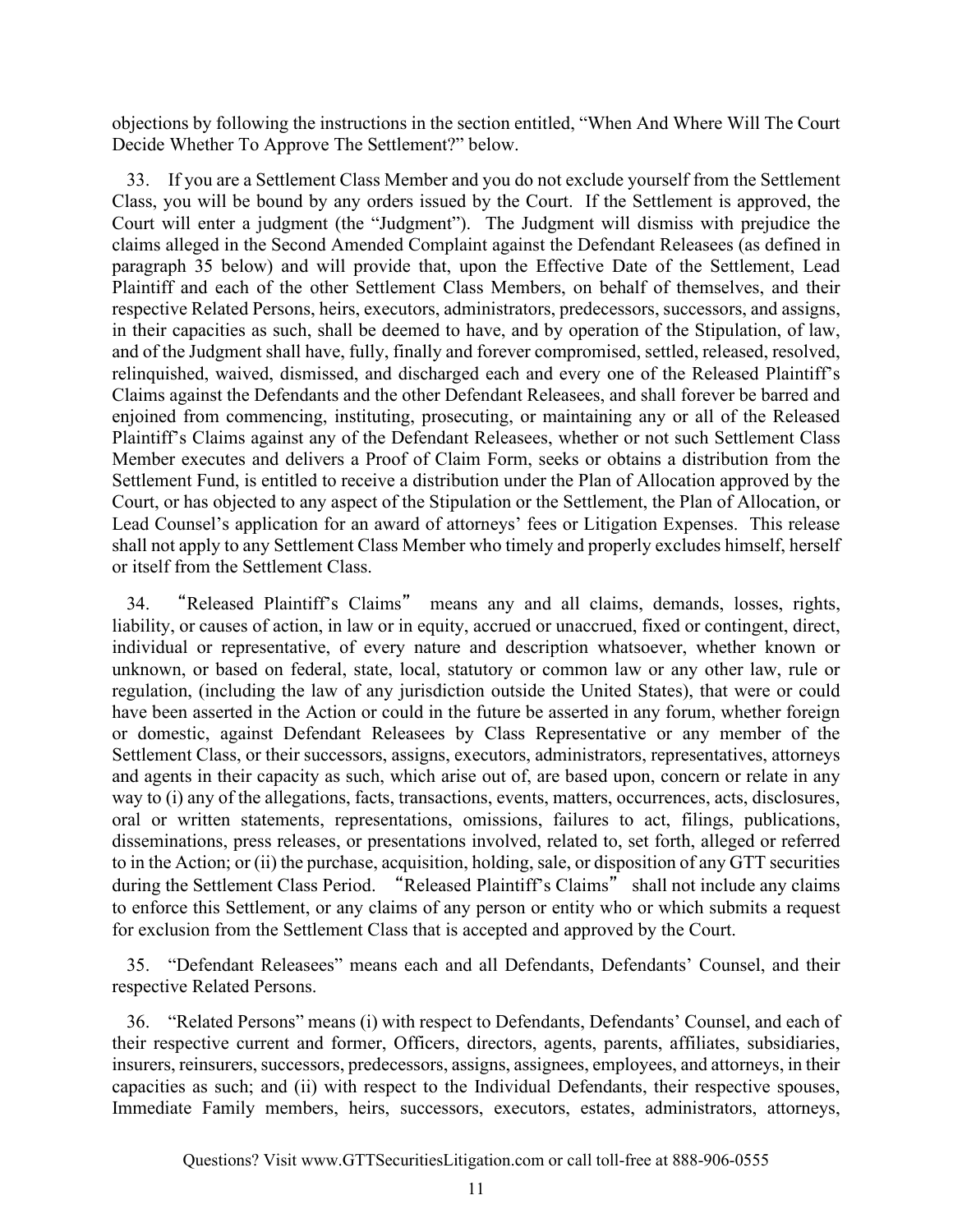agents, accountants, insurers or reinsurers, personal representatives, trusts, community property, and any other entity in which any of them has a controlling interest, and as to such entities, each and all of their predecessors, successors, past, present or future parents, subsidiaries, affiliates, and each of their respective past or present officers, directors, shareholders, agents, partners, principals, members, employees, attorneys, advisors, trustees, auditors and accountants, insurers and reinsurers.

37. "Unknown Claims" means any Released Plaintiff's Claims that Lead Plaintiff or any other Settlement Class Member does not know or suspect to exist in his, her, or its favor at the time of the release of such claims, and any Released Defendants' Claims that any Defendant or any other Defendant Releasee does not know or suspect to exist in his, her, or its favor at the time of the release of such claims, which, if known by him, her, or it might have affected his, her, or its settlement with and release, or might have affected his, her or its decision(s) with respect to this Settlement, including but not limited to, whether or not to object to this Settlement or to the release of any Released Claims. With respect to any and all Released Claims, the Parties stipulate and agree that, upon the Effective Date of the Settlement, Lead Plaintiff and Defendants shall expressly waive, and each of the other Plaintiff Releasees and Defendant Releasees shall be deemed to have waived, and by operation of the Judgment, shall have expressly waived, any and all provisions, rights, and benefits conferred by California Civil Code §1542 and any law of any state or territory of the United States, or principle of common law or foreign law, which is similar, comparable, or equivalent to California Civil Code §1542, which provides:

A general release does not extend to claims that the creditor or releasing party does not know or suspect to exist in his or her favor at the time of executing the release and that, if known by him or her, would have materially affected his or her settlement with the debtor or released party.

The Releasees acknowledge that they may hereafter discover facts in addition to or different from those which he, she, it or their counsel now knows or believes to be true with respect to the subject matter of the Released Claims, but they are notwithstanding this potential entering into the Stipulation and intend it to be a full, final and permanent resolution of the matters at issue in this Action. Lead Plaintiff and Defendants acknowledge, and each of the other Settlement Class Members and each of the other Plaintiff Releasees and Defendant Releasees shall be deemed by operation of law to have acknowledged, that the foregoing waiver was separately bargained for and a key element of the Settlement.

38. The Judgment will also provide that, upon the Effective Date of the Settlement, Defendants, on behalf of themselves, and their respective heirs, executors, insurers administrators, predecessors, successors, and assigns, in their capacities as such, shall be deemed to have, and by operation of the Stipulation, of law, and of the Judgment shall have, fully, finally, and forever compromised, settled, released, resolved, relinquished, waived, and discharged each and every Released Defendants' Claim (as defined in paragraph 39) against any of the Plaintiff Releasees (as defined in paragraph 40), and shall forever be barred and enjoined from prosecuting any or all of the Released Defendants' Claims against any of the Plaintiff Releasees. This release shall not apply to any person or entity who or which submits a request for exclusion from the Settlement Class that is accepted by the Court.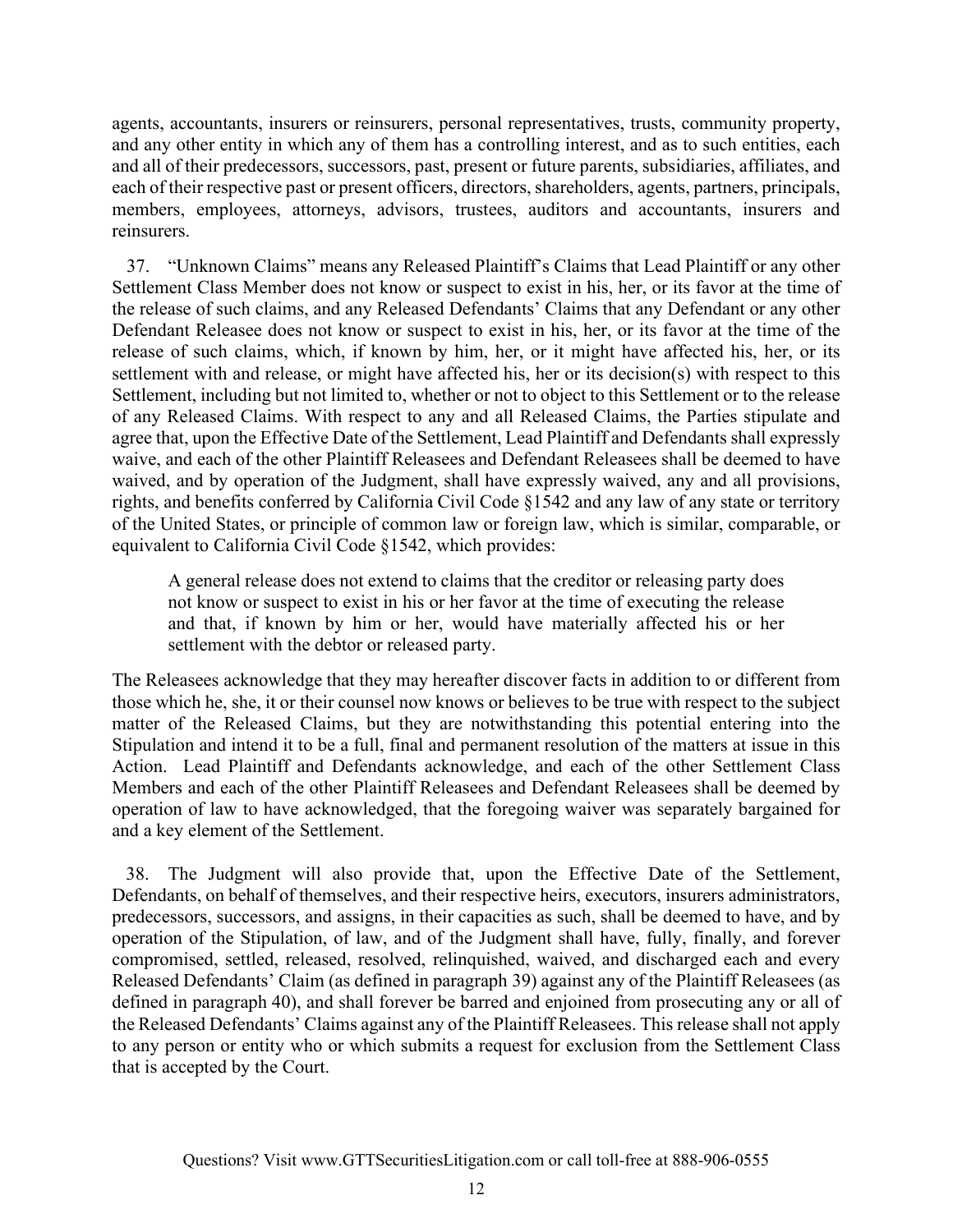39. "Released Defendants' Claims" means all claims, demands, losses, rights, liability, or causes of action, in law or in equity, accrued or unaccrued, fixed or contingent, direct, individual or representative, of every nature and description whatsoever, whether known or unknown, or based on federal, state, local, statutory or common law or any other law, rule or regulation, (including the law of any jurisdiction outside the United States), that were or could have been asserted in the Action or could in the future be asserted in any forum, whether foreign or domestic, against Plaintiff Releasees by Defendants or any member of Defendant Releasees, or their successors, assigns, executors, administrators, representatives, attorneys and agents in their capacity as such, which arise out of, relate to, or are based upon, the institution, prosecution, or settlement of the claims asserted in the Action against the Defendants. Released Defendants' Claims do not include any claims relating to the enforcement of the Settlement and any claims against any person or entity who or which submits a request for exclusion from the Settlement Class that is accepted by the Court.

40. "Plaintiff Releasees" means Lead Plaintiff, all other plaintiffs in the Action, Plaintiff's Counsel, and all other Settlement Class Members, as well as each of their respective current and former Officers, directors, agents, parents, affiliates, subsidiaries, successors, predecessors, assigns, assignees, employees, and attorneys, in their capacities as such.

41. The Judgment will also provide that, upon the Effective Date, to the extent allowed by law, the Stipulation shall operate conclusively as an estoppel and full defense in the event, and to the extent, of any claim, demand, action, or proceeding brought by a Settlement Class Member against any of the Defendant Releasees with respect to any Released Plaintiff's Claim, or brought by a Defendant against any of the Plaintiff Releasees with respect to any Released Defendants' Claim.

42. The Judgment shall, among other things, provide for the dismissal with prejudice of the Action against the Defendant Releasees, without costs to any Party or Related Persons except for the payments expressly provided for in the Stipulation.

## **HOW DO I PARTICIPATE IN THE SETTLEMENT? WHAT DO I NEED TO DO?**

43. To be potentially eligible for a payment from the proceeds of the Settlement, you must be a member of the Settlement Class and you must timely complete and return the Claim Form with adequate supporting documentation postmarked or submitted online at the Settlement website, www.GTTSecuritiesLitigation.com, **no later than June 6, 2021**. A Claim Form is included with this Notice, or you may obtain one from the website maintained by the Claims Administrator for the Settlement, www.GTTSecuritiesLitigation.com, or you may request that a Claim Form be mailed to you by calling the Claims Administrator toll free at 888-906-0555. Please retain all records of your ownership of and transactions in GTT common stock, as they may be needed to document your Claim. If you request exclusion from the Settlement Class or do not submit a timely and valid Claim Form, you will not be eligible to share in the Net Settlement Fund.

## **HOW MUCH WILL MY PAYMENT BE?**

44. At this time, it is not possible to make any determination as to how much any individual Settlement Class Member may receive from the Settlement.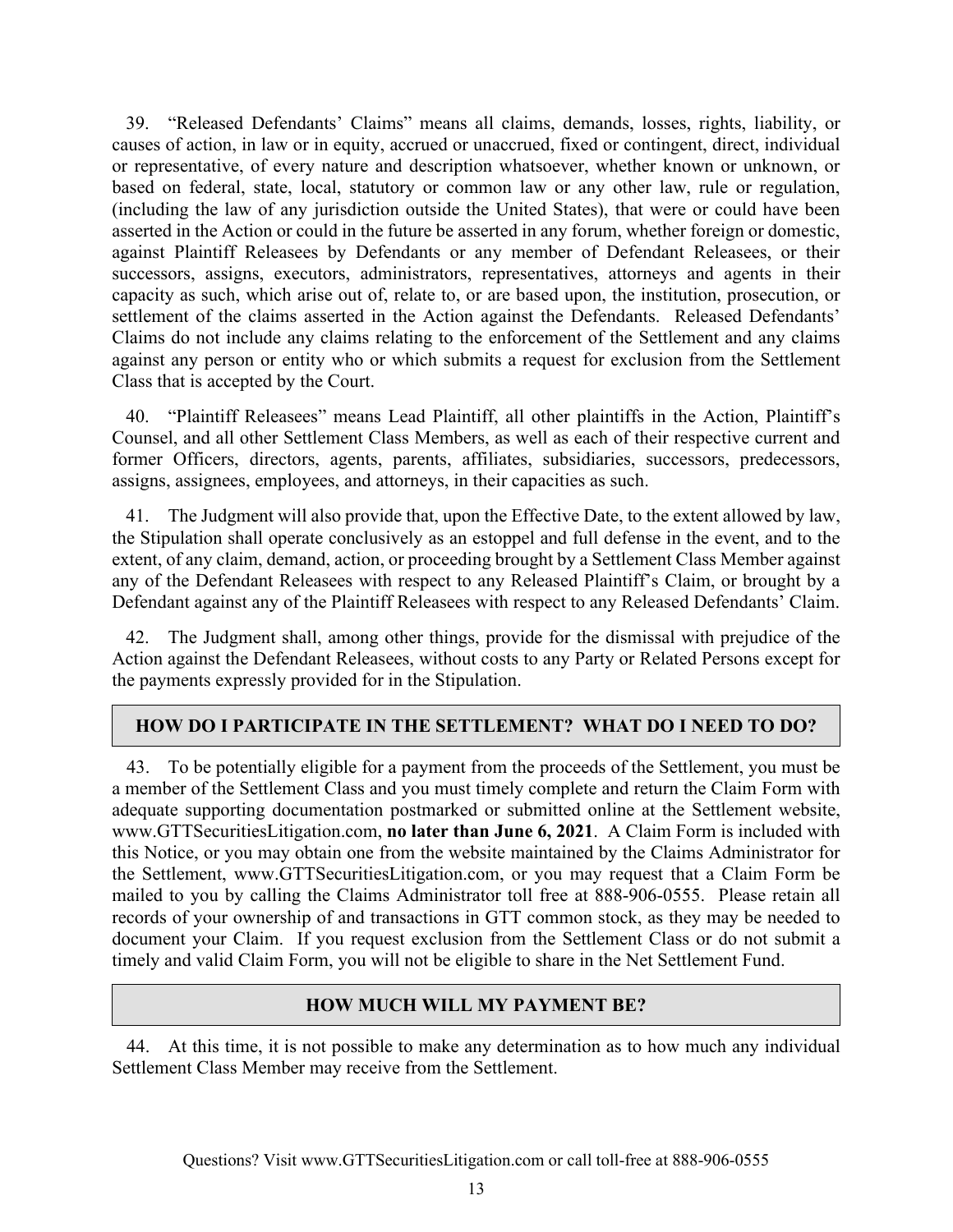45. Pursuant to the Settlement, Defendants shall pay or cause their insurers to pay twenty-five million dollars (\$25,000,000.00). The Settlement Amount will be deposited into an escrow account. The Settlement Amount plus any and all interest earned thereon is referred to as the "Settlement Fund." If the Settlement is approved by the Court and the Effective Date occurs, the "Net Settlement Fund" (that is, the Settlement Fund less (a) all federal, state or local taxes on any income earned by the Settlement Fund and the reasonable costs incurred in connection with determining the amount of and paying taxes owed by the Settlement Fund (including reasonable expenses of tax attorneys and accountants); (b) the costs and expenses incurred in connection with providing notice to Settlement Class Members and administering the Settlement on behalf of Settlement Class Members; and (c) any attorneys' fees and Litigation Expenses awarded by the Court) will be distributed to Settlement Class Members who submit valid Claim Forms, in accordance with the proposed Plan of Allocation or such other plan of allocation as the Court may approve.

46. The Net Settlement Fund will not be distributed unless and until the Court has approved the Settlement and a plan of allocation, and the time for any petition for rehearing, appeal or review, whether by certiorari or otherwise, has expired.

47. No Defendant Releasee or any person or entity that paid any portion of the Settlement Amount on Defendants' behalf are entitled to get back any portion of the Settlement Fund once the Court's order or judgment approving the Settlement becomes Final. Defendants shall not have any liability, obligation, or responsibility for the administration of the Settlement, the disbursement of the Net Settlement Fund, or the Plan of Allocation. In no instance shall any Defendant Releasee be required to pay any amount other than as expressly provided for in the Stipulation.

48. Approval of the Settlement is independent from approval of a plan of allocation. Any determination with respect to a plan of allocation will not affect the Settlement, if approved.

49. Unless the Court otherwise orders, any Settlement Class Member who fails to submit a Claim Form postmarked or submitted online at the Settlement website, www.GTTSecuritiesLitigation.com, **on or before June 6, 2021**, shall be fully and forever barred from receiving payments pursuant to the Settlement, but will in all other respects remain a Settlement Class Member and be subject to the provisions of the Stipulation, including the terms of any Judgment entered and the releases given. This means that each Settlement Class Member releases the Released Plaintiff's Claims (as defined in paragraph 34) against the Defendant Releasees (as defined in paragraph 35) and will be forever barred and enjoined from commencing, instituting, prosecuting, or maintaining any of the Released Plaintiff's Claims against any of the Defendant Releasees whether or not such Settlement Class Member submits a Claim Form.

50. The Court has reserved jurisdiction to allow, disallow, or adjust on equitable grounds the Claim of any Settlement Class Member.

51. Each Claimant shall be deemed to have submitted to the jurisdiction of the Court with respect to his, her, or its Claim Form.

52. Only Settlement Class Members, i.e., persons and entities who purchased or otherwise acquired GTT common stock during the Settlement Class Period and were damaged as a result of such purchases or acquisitions, will be potentially eligible to share in the distribution of the Net Settlement Fund. Persons and entities that are excluded from the Settlement Class by definition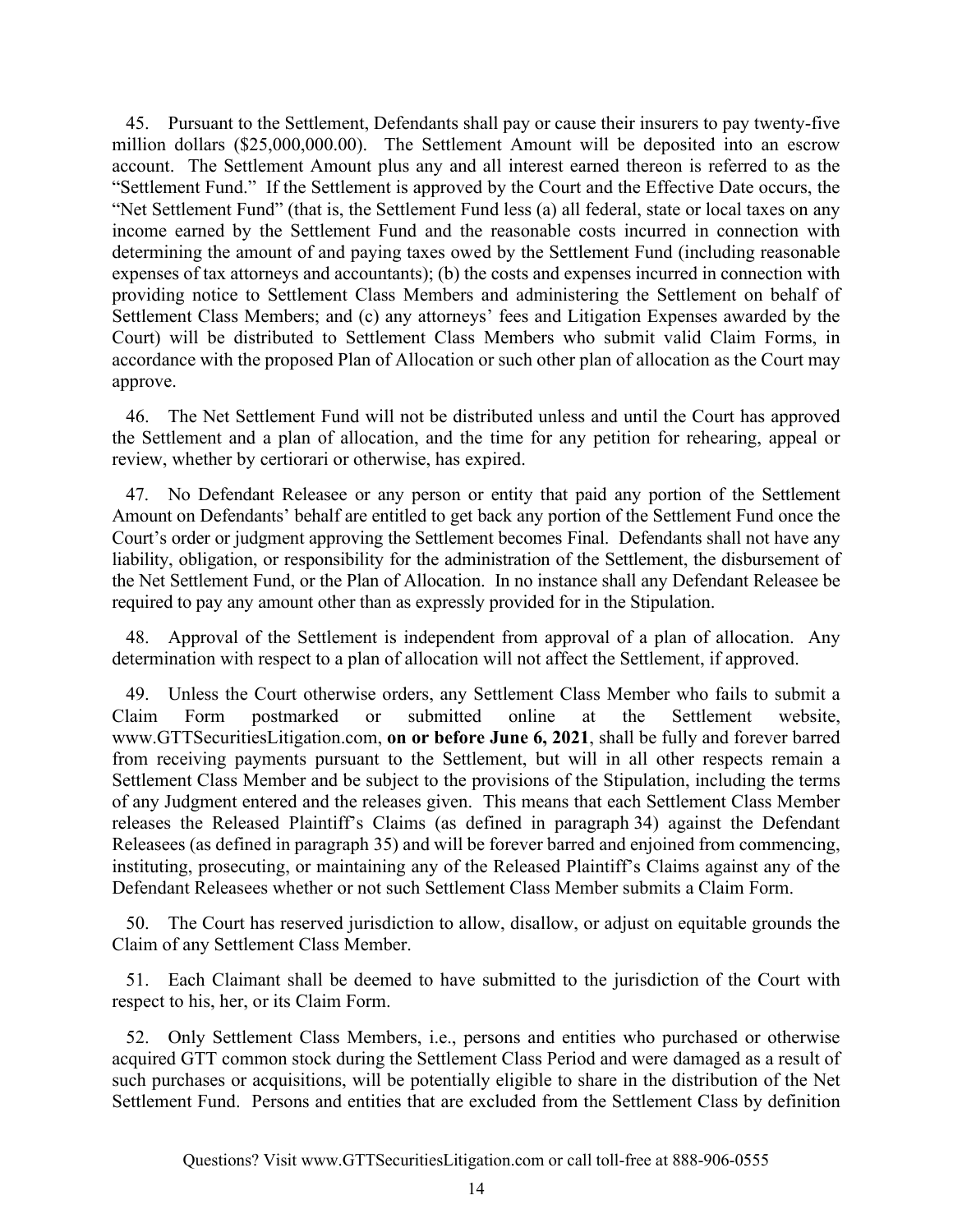or that exclude themselves from the Settlement Class pursuant to request will not be eligible to receive a distribution from the Net Settlement Fund and should not submit Claim Forms. The only security that is included in the Settlement is GTT common stock.

## **PROPOSED PLAN OF ALLOCATION**

53. The objective of the Plan of Allocation is to equitably distribute the Net Settlement Fund among Authorized Claimants who suffered economic losses as a proximate result of the alleged wrongdoing. The calculations made pursuant to the Plan of Allocation are not intended to be estimates of, nor indicative of, the amounts that Settlement Class Members might have been able to recover after a trial. Nor are the calculations pursuant to the Plan of Allocation intended to be estimates of the amounts that will be paid to Authorized Claimants pursuant to the Settlement. The computations under the Plan of Allocation are only a method to weigh the claims of Authorized Claimants against one another for the purposes of making pro rata allocations of the Net Settlement Fund.

54. The Plan of Allocation was created with the assistance of a consulting damages expert and reflects the assumption that Defendants' alleged false and misleading statements and material omissions proximately caused the price of GTT common stock to be artificially inflated throughout the Settlement Class Period. In calculating the estimated artificial inflation allegedly caused by Defendants' alleged misrepresentations and omissions, Lead Plaintiff's damages expert considered price changes in GTT common stock in reaction to certain public announcements allegedly revealing the truth concerning Defendants' alleged misrepresentations and material omissions, adjusting for price changes that were attributable to market or industry forces.

55. In order to have recoverable damages, the disclosure of the allegedly misrepresented information must be the cause of the decline in the price of GTT common stock. In this case, Lead Plaintiff alleged that Defendants made false statements and omitted material facts during the period from February 26, 2018 to August 7, 2019, inclusive (the "Settlement Class Period"), which had the effect of artificially inflating the price of GTT common stock. Lead Plaintiff further alleged that corrective information was released to the market on: May 8, 2019 (before market open) and August 8, 2019 (before market open), which partially removed the artificial inflation from the price of GTT common stock on May  $8-9$ ,  $2019<sup>2</sup>$  and August 8, 2019.

56. Recognized Loss Amounts are based primarily on the difference in the amount of alleged artificial inflation in the prices of GTT common stock at the time of purchase or acquisition and at the time of sale, or the difference between the actual purchase price and sale price. Accordingly, in order to have a Recognized Loss under the Plan of Allocation, a Settlement Class Member who or which purchased or otherwise acquired GTT common stock during the Settlement Class Period must have held those shares through at least one of the dates where allegedly new corrective information was released to the market and partially removed the artificial inflation from the price of GTT common stock.

 $2$  With respect to the alleged partial corrective disclosure that occurred on May 8, 2019, the alleged artificial inflation was removed from the price of GTT common stock over the following days: Wednesday, May 8, 2019 and Thursday, May 9, 2019.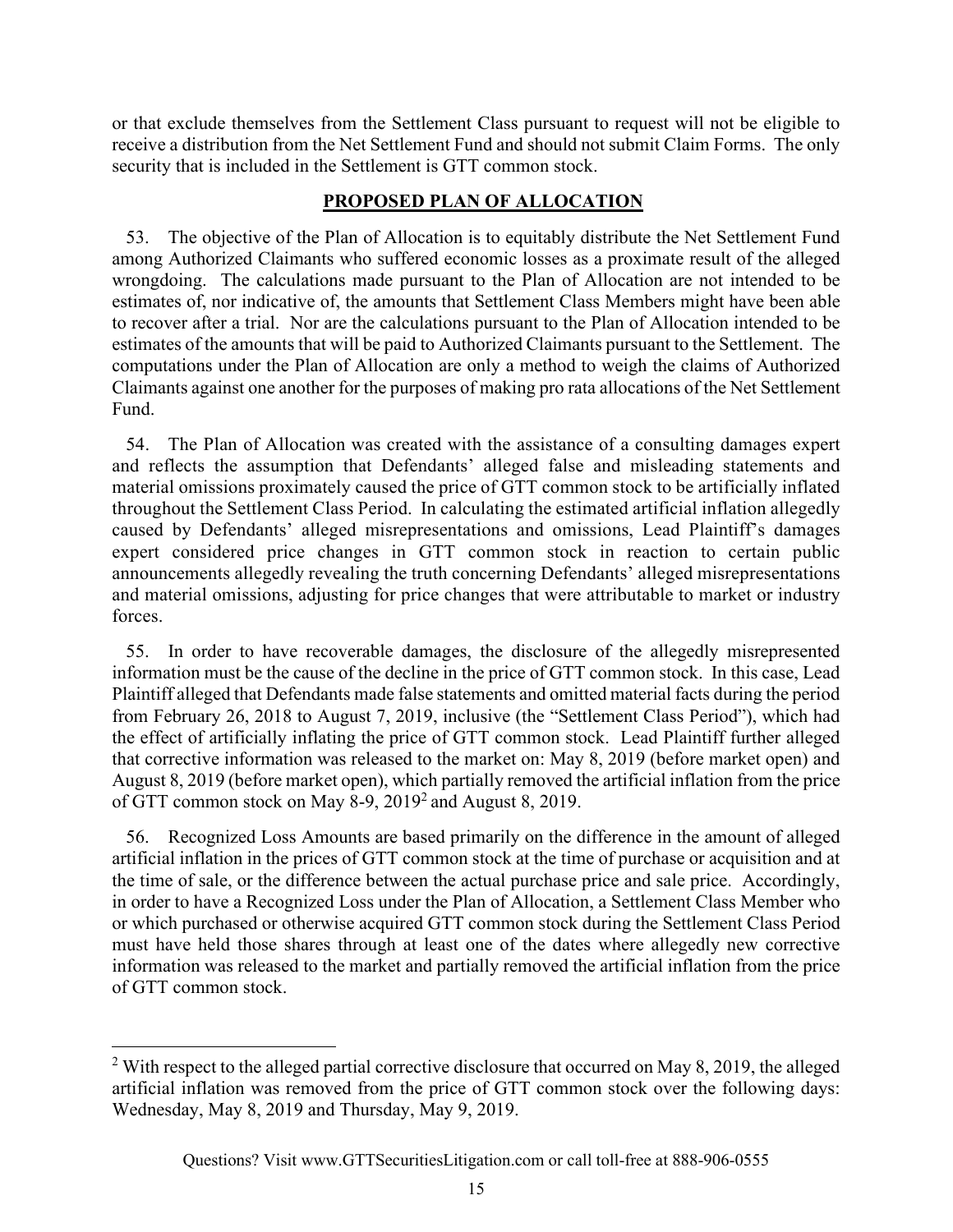## **CALCULATION OF RECOGNIZED LOSS AMOUNTS**

57. Based on the formula stated below, a Recognized Loss Amount will be calculated for each purchase or acquisition of GTT common stock that is listed on the Claim Form and for which adequate documentation is provided. If a Recognized Loss Amount calculates to a negative number or zero under the formula below, that number will be zero.

58. For each share of publicly traded GTT common stock purchased or otherwise acquired during the Settlement Class Period (i.e., during the period from February 26, 2018 through and including the close of trading on August 7, 2019), and:

- i. sold before May 8, 2019, the Recognized Loss Amount will be \$0.00.
- ii. sold from May 8, 2019 through and including August 7, 2019, the Recognized Loss Amount will be *the lesser of:* (i) the amount of artificial inflation per share on the date of purchase/acquisition as stated in Table A below minus the amount of artificial inflation per share on the date of sale as stated in Table A below; (ii) the purchase/acquisition price minus the sale price.
- iii. sold from August 8, 2019 through and including the close of trading on November 5, 2019, the Recognized Loss Amount will be *the least of:* (i) the amount of artificial inflation per share on the date of purchase/acquisition as stated in Table A below; (ii) the purchase/acquisition price minus the average closing price between August 8, 2019 and the date of sale as stated in Table B below; or (iii) the purchase/acquisition price minus the sale price.
- iii. held as of the close of trading on November 5, 2019, the Recognized Loss Amount will be *the lesser of: (*i) the amount of artificial inflation per share on the date of purchase/acquisition as stated in Table A below; or (ii) the purchase/acquisition price minus \$8.39.<sup>3</sup>

## **ADDITIONAL PROVISIONS**

59. **Calculation of Claimant's "Recognized Claim":** A Claimant's "Recognized Claim" will be the sum of his, her, or its Recognized Loss Amounts as calculated above with respect to GTT common stock.

<sup>&</sup>lt;sup>3</sup> Pursuant to Section  $21D(e)(1)$  of the Exchange Act, "in any private action arising under this title in which the plaintiff seeks to establish damages by reference to the market price of a security, the award of damages to the plaintiff shall not exceed the difference between the purchase or sale price paid or received, as appropriate, by the plaintiff for the subject security and the mean trading price of that security during the 90-day period beginning on the date on which the information correcting the misstatement or omission that is the basis for the action is disseminated to the market." Consistent with the requirements of the Exchange Act, Recognized Loss Amounts are reduced to an appropriate extent by taking into account the closing prices of GTT common stock during the "90-day look-back period," August 8, 2019 through and including November 5, 2019. The mean (average) closing price for GTT common stock during this 90-day look-back period was \$8.39.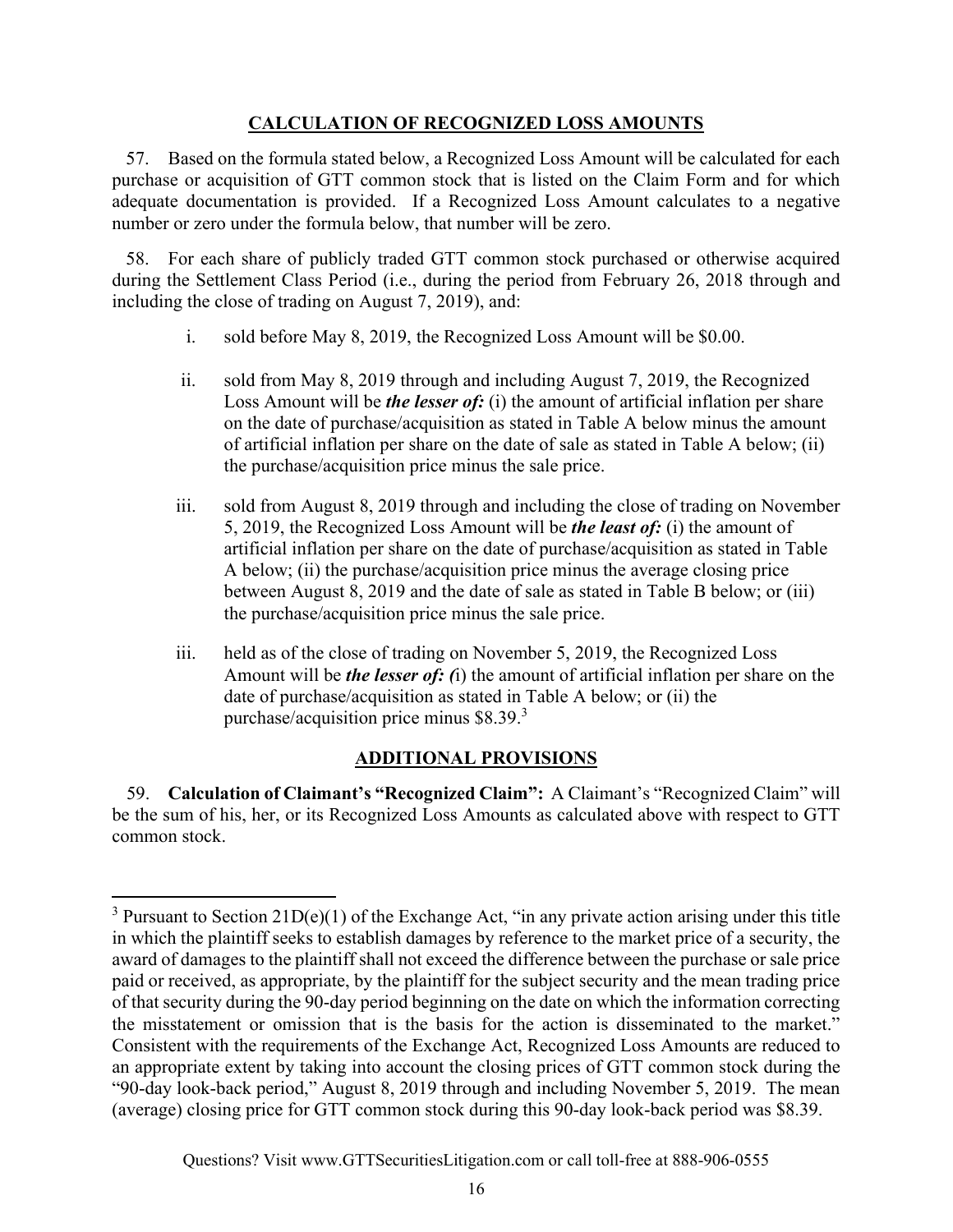60. **FIFO Matching:** If a Settlement Class Member made more than one purchase/acquisition or sale of GTT common stock during the Settlement Class Period, all purchases/acquisitions and sales will be matched on a First In, First Out ("FIFO") basis. Settlement Class Period sales will be matched first against any holdings at the beginning of the Settlement Class Period, and then against purchases/acquisitions in chronological order, beginning with the earliest purchase/acquisition made during the Settlement Class Period.

61. **"Purchase/Sale" Dates:** Purchases or acquisitions and sales of GTT common stock will be deemed to have occurred on the "contract" or "trade" date as opposed to the "settlement" or "payment" date. The receipt or grant by gift, inheritance, or operation of law of GTT common stock during the Settlement Class Period shall not be deemed a purchase, acquisition or sale of GTT common stock for the calculation of a Claimant's Recognized Loss Amount, nor shall the receipt or grant be deemed an assignment of any claim relating to the purchase/acquisition/sale of GTT common stock unless (i) the donor or decedent purchased or otherwise acquired or sold GTT common stock during the Settlement Class Period; (ii) the instrument of gift or assignment specifically provides that it is intended to transfer such rights; and (iii) no Claim was submitted by or on behalf of the donor, on behalf of the decedent, or by anyone else with respect to such shares of GTT common stock.

62. **Short Sales:** The date of covering a "short sale" is deemed to be the date of purchase or acquisition of the GTT common stock. The date of a "short sale" is deemed to be the date of sale of the GTT common stock. In accordance with the Plan of Allocation, however, the Recognized Loss Amount on "short sales" and the purchases covering "short sales" is zero.

63. In the event that a Claimant has an opening short position in GTT common stock, the earliest purchases or acquisitions of GTT common stock during the Settlement Class Period will be matched against such opening short position and not be entitled to a recovery until that short position is fully covered.

64. **Common Stock Purchased/Sold Through the Exercise of Options**: With respect to GTT common stock purchased or sold through the exercise of an option, the purchase/sale date of the common stock is the exercise date of the option and the purchase/sale price is the exercise price of the option.

65. **Determination of Distribution Amount:** If the sum total of Recognized Claims of all Authorized Claimants who are entitled to receive payment out of the Net Settlement Fund is greater than the Net Settlement Fund, each Authorized Claimant shall receive his, her, or its pro rata share of the Net Settlement Fund. The pro rata share will be the Authorized Claimant's Recognized Claim divided by the total of Recognized Claims of all Authorized Claimants, multiplied by the total amount in the Net Settlement Fund.

66. If the Net Settlement Fund exceeds the sum total amount of the Recognized Claims of all Authorized Claimants entitled to receive payment out of the Net Settlement Fund, the excess amount in the Net Settlement Fund will be distributed pro rata to all Authorized Claimants entitled to receive payment.

67. If an Authorized Claimant's Distribution Amount calculates to less than \$10.00, no distribution will be made to that Authorized Claimant.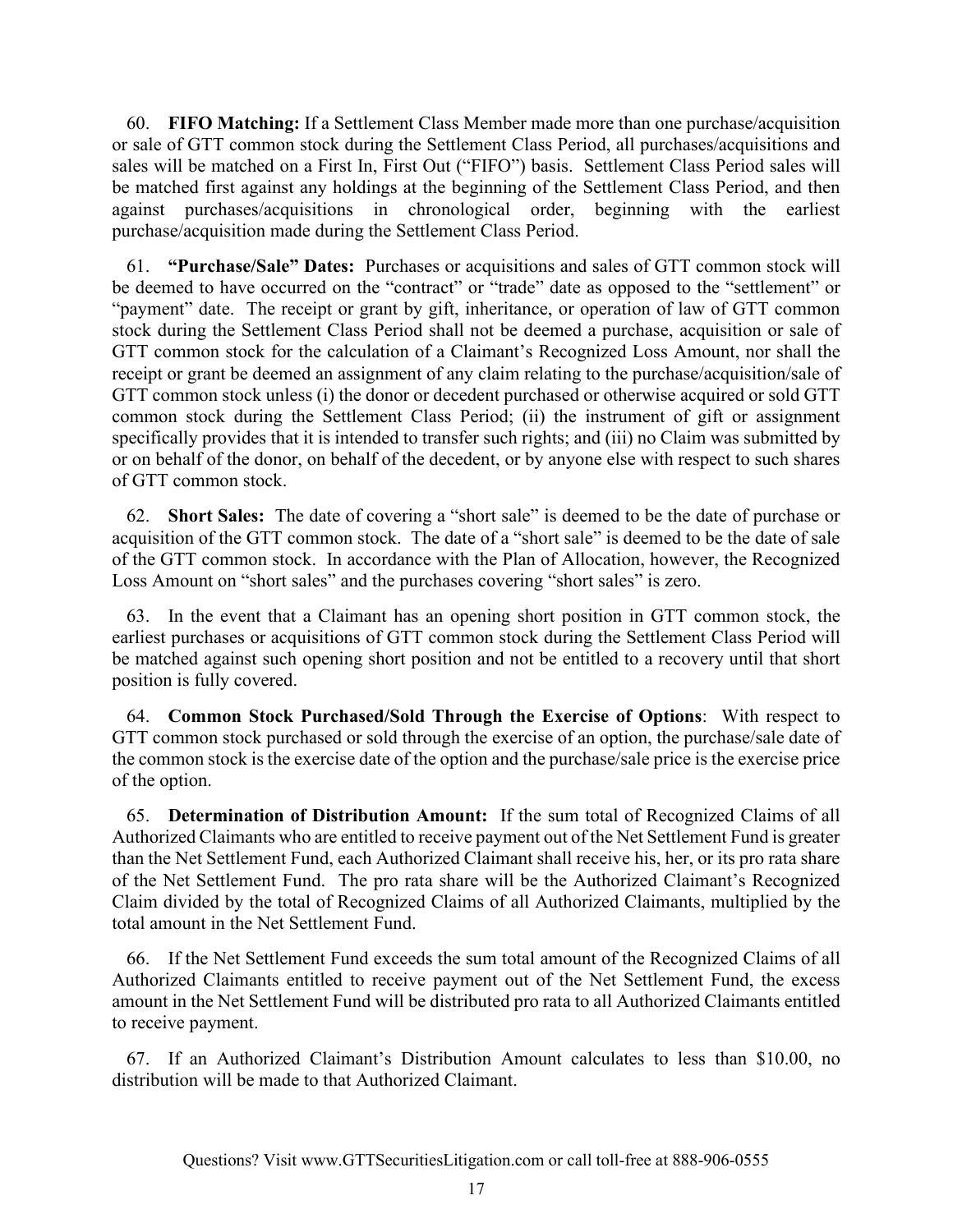68. After the initial distribution of the Net Settlement Fund, the Claims Administrator will make reasonable and diligent efforts to have Authorized Claimants cash their distribution checks. To the extent any monies remain in the Net Settlement Fund nine (9) months after the initial distribution, if Lead Counsel, in consultation with the Claims Administrator, determine that it is cost-effective to do so, the Claims Administrator will conduct a re-distribution of the funds remaining after payment of any unpaid fees and expenses incurred in administering the Settlement, including for such re-distribution, to Authorized Claimants who have cashed their initial distributions and who would receive at least \$10.00 from such re-distribution. Additional redistributions to Authorized Claimants who have cashed their prior checks and who would receive at least \$10.00 on such additional re-distributions may occur thereafter if Lead Counsel, in consultation with the Claims Administrator, determine that additional re-distributions, after the deduction of any additional fees and expenses incurred in administering the Settlement, including for such re-distributions, would be cost-effective. At such time as it is determined that the redistribution of funds remaining in the Net Settlement Fund is not cost-effective, the remaining balance will be contributed to non-sectarian, not-for-profit,  $501(c)(3)$  organization(s), to be recommended by Lead Counsel and approved by the Court.

69. Payment pursuant to the Plan of Allocation, or such other plan of allocation as may be approved by the Court, will be conclusive against all Authorized Claimants. No person shall have any claim against Lead Plaintiff, Plaintiff's Counsels, Lead Plaintiff's damages expert, Lead Plaintiff's consulting experts, Defendants, Defendants' Counsel, or any of the other Plaintiffs' Releasees or Defendants' Releasees, or the Claims Administrator or other agent designated by Lead Counsel arising from distributions made substantially in accordance with the Stipulation, the plan of allocation approved by the Court, or further Orders of the Court. Lead Plaintiff, the Defendants, and their respective counsels, and all other Defendants' Released Parties, shall have no responsibility or liability whatsoever for the investment or distribution of the Settlement Fund or the Net Settlement Fund; the plan of allocation; the determination, administration, calculation, or payment of any Claim or nonperformance of the Claims Administrator; the payment or withholding of Taxes; or any losses incurred in connection therewith.

70. The Plan of Allocation stated herein is the plan that is being proposed to the Court for its approval by Lead Plaintiff after consultation with their damages expert. The Court may approve this plan as proposed or it may modify the Plan of Allocation without further notice to the Class. Any Orders regarding any modification of the Plan of Allocation will be posted on the Settlement website, www.GTTSecuritiesLitigation.com.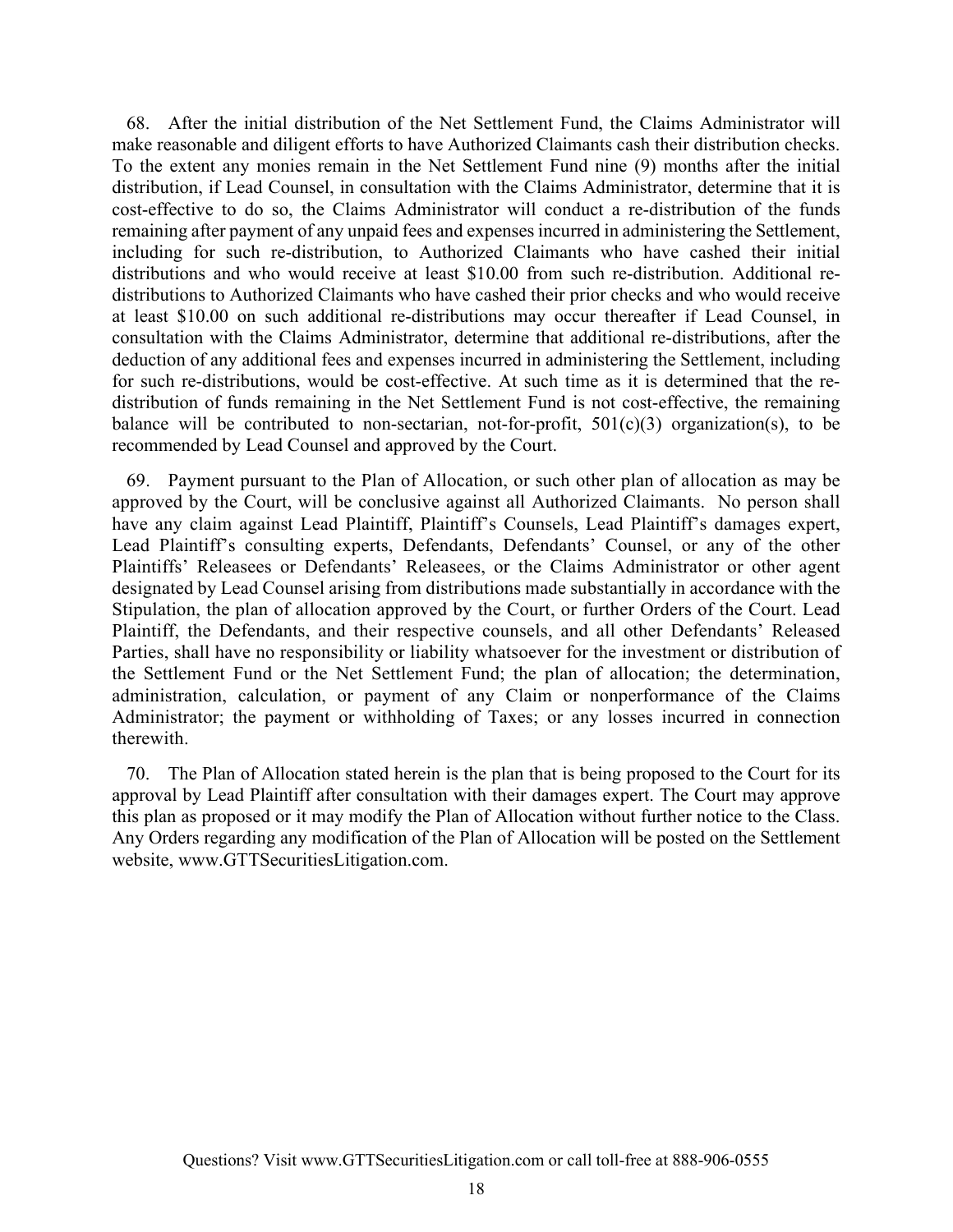## **TABLE A**

# **Estimated Artificial Inflation with Respect to Transactions in Publicly Traded GTT Common Stock**

## **From February 26, 2018 to August 7, 2019**

| Date Range                           | <b>Artificial Inflation</b><br><b>Per Share</b> |
|--------------------------------------|-------------------------------------------------|
| February 26, 2018 – October 23, 2018 | \$10.56                                         |
| October 24, 2018 – May 7, 2019       | \$13.15                                         |
| May 8, 2019                          | \$5.93                                          |
| May 9, 2019 – August 7, 2019         | \$3.29                                          |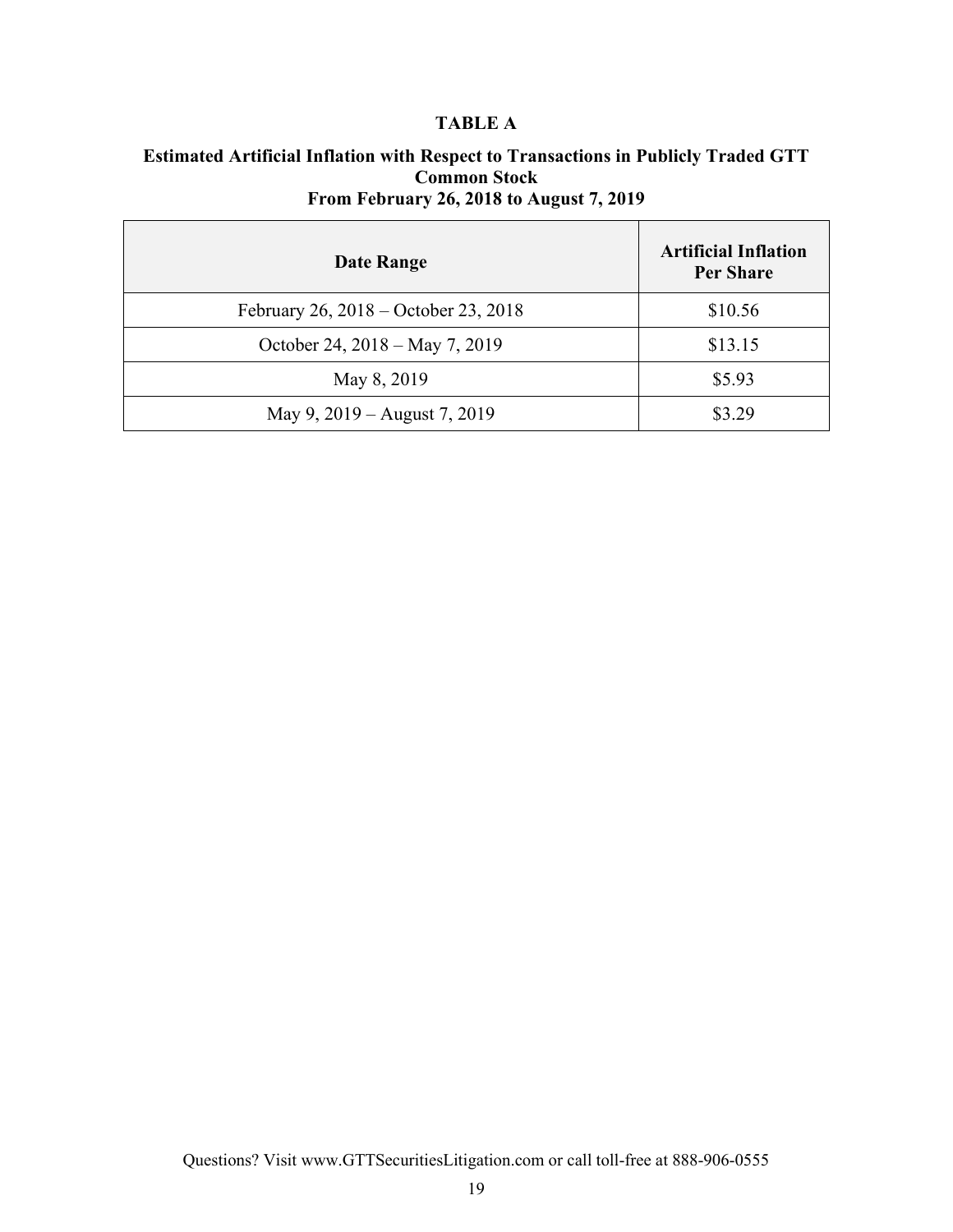| ABLI<br>H. |  |
|------------|--|
|------------|--|

| 90-Day Look-back Table for Publicly Traded GTT Common Stock<br><b>Closing Price and Average Closing Price</b><br>From August 8, 2019 to November 5, 2019 |                         |                                                                                    |            |                         |                                                                                           |
|----------------------------------------------------------------------------------------------------------------------------------------------------------|-------------------------|------------------------------------------------------------------------------------|------------|-------------------------|-------------------------------------------------------------------------------------------|
| Date                                                                                                                                                     | <b>Closing</b><br>Price | <b>Average Closing</b><br>Price between<br><b>August 8, 2019</b><br>and Date Shown | Date       | <b>Closing</b><br>Price | <b>Average Closing</b><br><b>Price between</b><br><b>August 8, 2019</b><br>and Date Shown |
| 8/8/2019                                                                                                                                                 | \$6.09                  | \$6.09                                                                             | 9/24/2019  | \$9.61                  | \$9.06                                                                                    |
| 8/9/2019                                                                                                                                                 | \$6.71                  | \$6.40                                                                             | 9/25/2019  | \$9.68                  | \$9.08                                                                                    |
| 8/12/2019                                                                                                                                                | \$8.11                  | \$6.97                                                                             | 9/26/2019  | \$7.65                  | \$9.04                                                                                    |
| 8/13/2019                                                                                                                                                | \$9.10                  | \$7.50                                                                             | 9/27/2019  | \$7.80                  | \$9.01                                                                                    |
| 8/14/2019                                                                                                                                                | \$8.52                  | \$7.71                                                                             | 9/30/2019  | \$9.42                  | \$9.02                                                                                    |
| 8/15/2019                                                                                                                                                | \$7.96                  | \$7.75                                                                             | 10/1/2019  | \$8.34                  | \$9.00                                                                                    |
| 8/16/2019                                                                                                                                                | \$8.55                  | \$7.86                                                                             | 10/2/2019  | \$8.15                  | \$8.98                                                                                    |
| 8/19/2019                                                                                                                                                | \$8.43                  | \$7.93                                                                             | 10/3/2019  | \$7.75                  | \$8.95                                                                                    |
| 8/20/2019                                                                                                                                                | \$8.79                  | \$8.03                                                                             | 10/4/2019  | \$7.64                  | \$8.92                                                                                    |
| 8/21/2019                                                                                                                                                | \$8.76                  | \$8.10                                                                             | 10/7/2019  | \$7.35                  | \$8.88                                                                                    |
| 8/22/2019                                                                                                                                                | \$9.34                  | \$8.21                                                                             | 10/8/2019  | \$7.13                  | \$8.84                                                                                    |
| 8/23/2019                                                                                                                                                | \$8.58                  | \$8.25                                                                             | 10/9/2019  | \$7.04                  | \$8.80                                                                                    |
| 8/26/2019                                                                                                                                                | \$8.99                  | \$8.30                                                                             | 10/10/2019 | \$6.93                  | \$8.75                                                                                    |
| 8/27/2019                                                                                                                                                | \$8.36                  | \$8.31                                                                             | 10/11/2019 | \$6.88                  | \$8.71                                                                                    |
| 8/28/2019                                                                                                                                                | \$9.00                  | \$8.35                                                                             | 10/14/2019 | \$7.03                  | \$8.68                                                                                    |
| 8/29/2019                                                                                                                                                | \$9.26                  | \$8.41                                                                             | 10/15/2019 | \$7.12                  | \$8.65                                                                                    |
| 8/30/2019                                                                                                                                                | \$9.51                  | \$8.47                                                                             | 10/16/2019 | \$7.05                  | \$8.61                                                                                    |
| 9/3/2019                                                                                                                                                 | \$9.78                  | \$8.55                                                                             | 10/17/2019 | \$7.15                  | \$8.58                                                                                    |
| 9/4/2019                                                                                                                                                 | \$9.67                  | \$8.61                                                                             | 10/18/2019 | \$7.13                  | \$8.56                                                                                    |
| 9/5/2019                                                                                                                                                 | \$9.82                  | \$8.67                                                                             | 10/21/2019 | \$7.17                  | \$8.53                                                                                    |
| 9/6/2019                                                                                                                                                 | \$9.53                  | \$8.71                                                                             | 10/22/2019 | \$7.31                  | \$8.51                                                                                    |
| 9/9/2019                                                                                                                                                 | \$9.18                  | \$8.73                                                                             | 10/23/2019 | \$7.80                  | \$8.49                                                                                    |
| 9/10/2019                                                                                                                                                | \$9.70                  | \$8.77                                                                             | 10/24/2019 | \$7.80                  | \$8.48                                                                                    |
| 9/11/2019                                                                                                                                                | \$9.90                  | \$8.82                                                                             | 10/25/2019 | \$7.88                  | \$8.47                                                                                    |
| 9/12/2019                                                                                                                                                | \$9.76                  | \$8.86                                                                             | 10/28/2019 | \$7.65                  | \$8.46                                                                                    |
| 9/13/2019                                                                                                                                                | \$9.75                  | \$8.89                                                                             | 10/29/2019 | \$7.71                  | \$8.44                                                                                    |
| 9/16/2019                                                                                                                                                | \$9.50                  | \$8.91                                                                             | 10/30/2019 | \$7.56                  | \$8.43                                                                                    |
| 9/17/2019                                                                                                                                                | \$9.54                  | \$8.94                                                                             | 10/31/2019 | \$7.53                  | \$8.41                                                                                    |
| 9/18/2019                                                                                                                                                | \$9.69                  | \$8.96                                                                             | 11/1/2019  | \$8.00                  | \$8.41                                                                                    |
| 9/19/2019                                                                                                                                                | \$10.05                 | \$9.00                                                                             | 11/4/2019  | \$8.07                  | \$8.40                                                                                    |
| 9/20/2019                                                                                                                                                | \$9.81                  | \$9.02                                                                             |            |                         |                                                                                           |
| 9/23/2019                                                                                                                                                | \$9.74                  | \$9.05                                                                             | 11/5/2019  | \$7.83                  | \$8.39                                                                                    |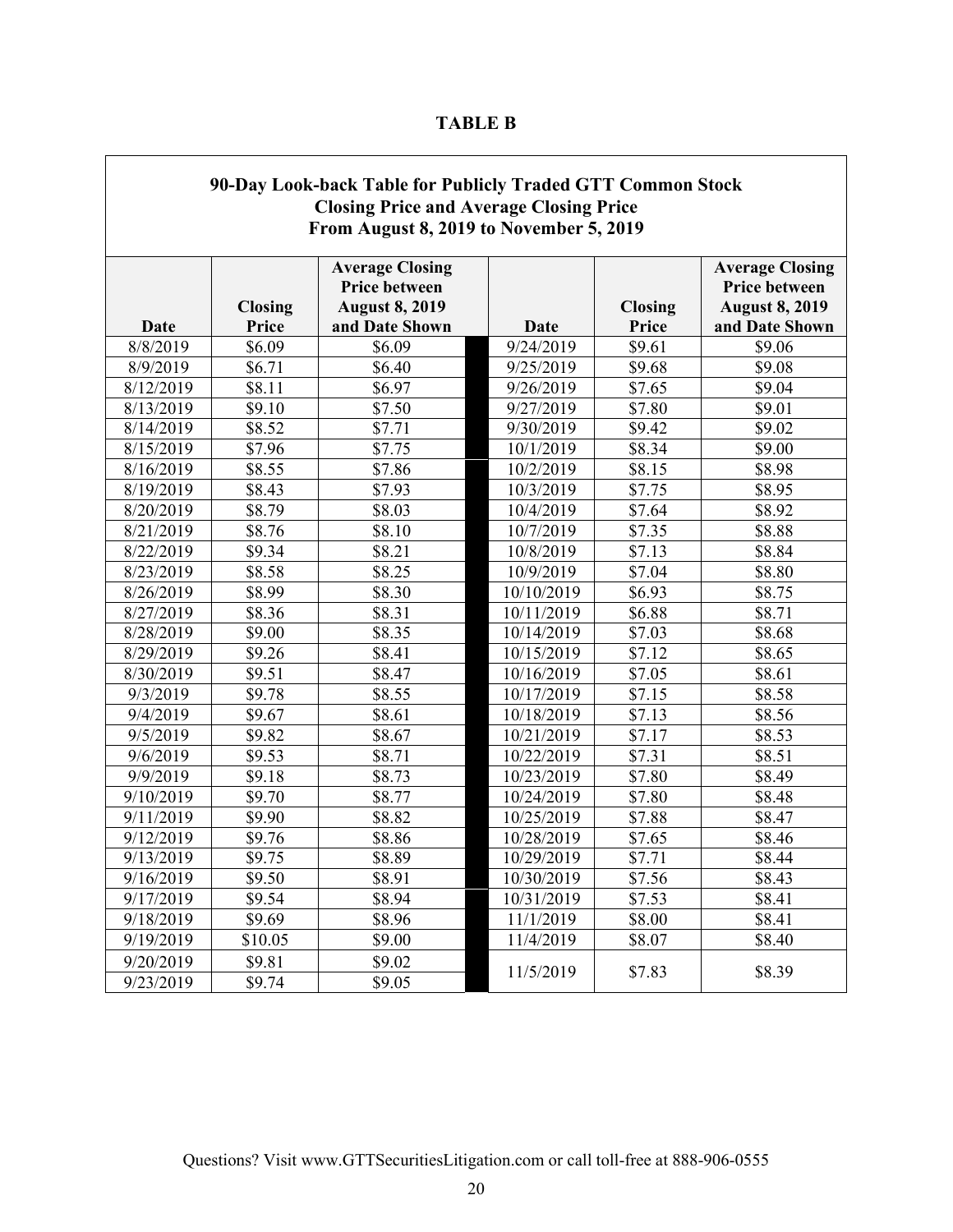## **WHAT PAYMENT ARE THE ATTORNEYS FOR THE SETTLEMENT CLASS SEEKING? HOW WILL THE LAWYERS BE PAID?**

71. Plaintiff's Counsel have not received any payment for their services in pursuing claims against the Defendants on behalf of the Settlement Class, nor have Plaintiff's Counsel been reimbursed for their out-of-pocket expenses. Before final approval of the Settlement, Lead Counsel will apply to the Court for an award of attorneys' fees for all Plaintiff's Counsel in an amount not to exceed one-third (33⅓%) of the Settlement Fund. At the same time, Lead Counsel also intends to apply for reimbursement of Litigation Expenses in an amount not to exceed \$600,000.00, which may include an application for reimbursement of the reasonable costs and expenses incurred by Lead Plaintiff directly related to their representation of the Settlement Class. The Court will determine the amount of any award of attorneys' fees or reimbursement of Litigation Expenses. Such sums as may be approved by the Court will be paid from the Settlement Fund. Settlement Class Members are not personally liable for any such fees or expenses.

## **WHAT IF I DO NOT WANT TO BE A MEMBER OF THE SETTLEMENT CLASS? HOW DO I EXCLUDE MYSELF?**

72. Each Settlement Class Member will be bound by all determinations and judgments in this Action, whether favorable or unfavorable, unless such person or entity mails or delivers a written request for exclusion from the Settlement Class, addressed to *GTT Securities Litigation*, EXCLUSIONS, c/o JND Legal Administration PO Box 91247, Seattle, WA 98111. The exclusion request must be **received no later than April 2, 2021**. You will not be able to exclude yourself from the Settlement Class after that date. Each request for exclusion must (a) state the name, address, and telephone number of the person or entity requesting exclusion, and in the case of entities the name and telephone number of the appropriate contact person; (b) state that such person or entity "requests exclusion from the Settlement Class in *Plymouth County Retirement System v. GTT Communications, Inc. et al.,* 1:19-cv-00982-CMH-MSN (E.D. Va.) (c) state the number of GTT common stock shares that the person or entity requesting exclusion purchased/acquired and sold during the Settlement Class Period, as well as the dates and prices of each such purchase/acquisition and sale, and the number of shares held at the beginning of the Settlement Class Period; and (d) be signed by the person or entity requesting exclusion or an authorized representative. A request for exclusion shall not be effective unless it provides all the information called for in this paragraph and is received within the time stated above, or is otherwise accepted by the Court.

73. If you do not want to be part of the Settlement Class, you must follow these instructions for exclusion even if you have pending, or later file, another lawsuit, arbitration, or other proceeding relating to any Released Plaintiff's Claim against any of the Defendant Releasees.

74. If you ask to be excluded from the Settlement Class, you will not be eligible to receive any payment out of the Net Settlement Fund.

75. GTT has the right to terminate the Settlement if valid requests for exclusion are received from persons and entities entitled to be members of the Settlement Class in an amount that exceeds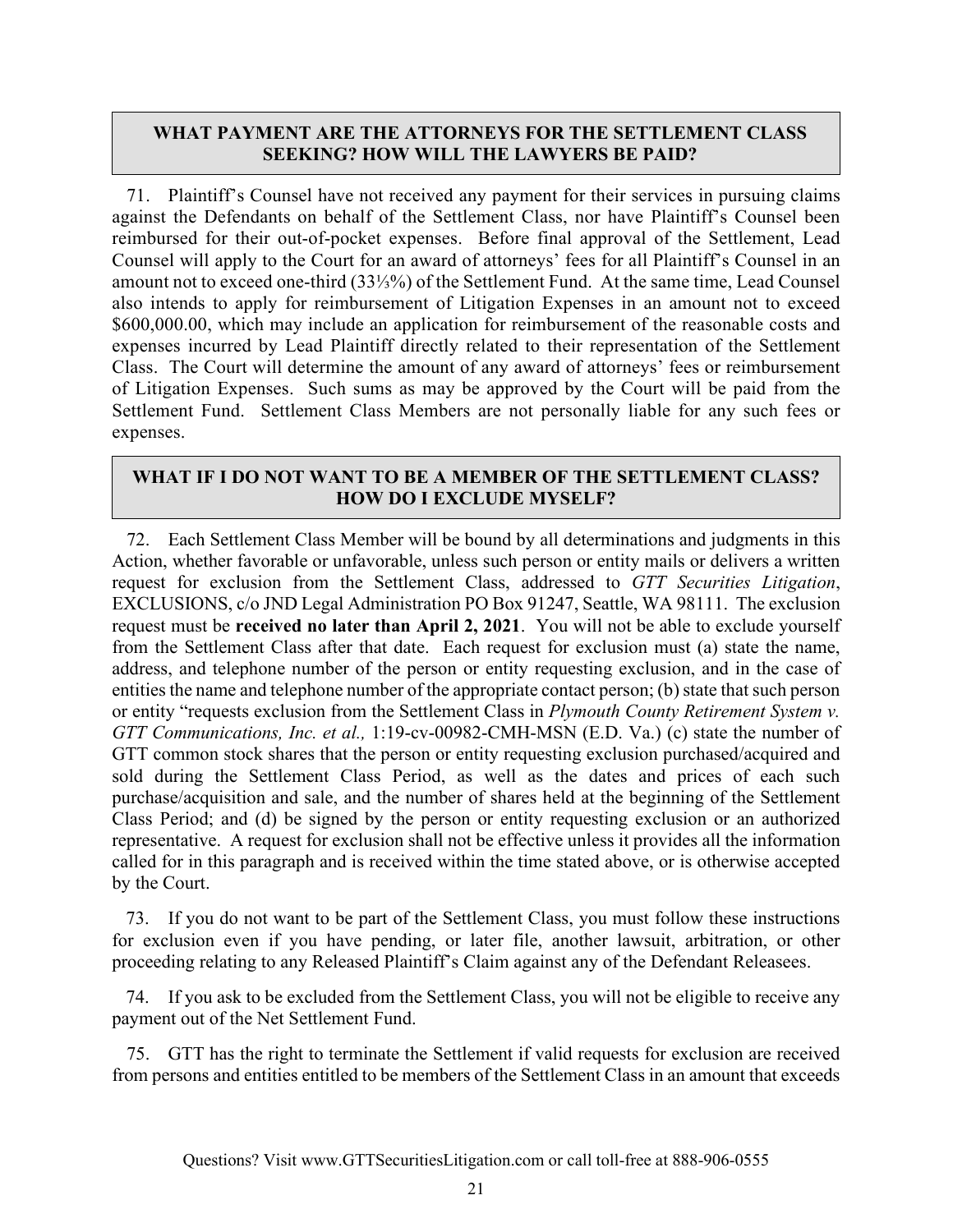an amount agreed to by Lead Plaintiff and GTT as set forth in a confidential Supplemental Agreement.

## **WHEN AND WHERE WILL THE COURT DECIDE WHETHER TO APPROVE THE SETTLEMENT? DO I HAVE TO COME TO THE HEARING? MAY I SPEAK AT THE HEARING IF I DON'T LIKE THE SETTLEMENT?**

76. Settlement Class Members do not need to attend the Settlement Hearing. The Court will consider any submission made in accordance with the provisions below even if a Settlement Class Member does not attend the hearing. You can participate in the Settlement without attending the Settlement Hearing.

77. The Settlement Hearing will be held on **April 23, 2021 at 10:00 a.m.**, before the Honorable Claude M. Hilton at the United States District Court for the Eastern District of Virginia, Albert V. Bryan United States Courthouse, 401 Courthouse Square, Room 800, Alexandria, VA 22314.The Court reserves the right to approve the Settlement, the Plan of Allocation, Lead Counsel's motion for an award of attorneys' fees and reimbursement of Litigation Expenses and/or any other matter related to the Settlement at or after the Settlement Hearing with such modification(s) as may be consented to by the Parties to the Stipulation and without further notice to the members of the Settlement Class.

78. Any Settlement Class Member who or which does not request exclusion may object to the Settlement, the proposed Plan of Allocation or Lead Counsel's motion for an award of attorneys' fees and reimbursement of Litigation Expenses. Objections must be in writing. You must file any written objection, together with copies of all other papers and briefs supporting the objection, with the Clerk's Office at the United States District Court for the Eastern District of Virginia at the address set forth below **on or before April 2, 2021**. You must also serve the papers on Lead Counsel and on Defendants' Counsel at the addresses set forth below so that the papers are **received on or before April 2, 2021**.

| <b>Clerk's Office</b>                                                               | <b>Lead Counsel</b>                                                                                                                                                              | <b>Defendants' Counsel</b>                                                                                                                                             |
|-------------------------------------------------------------------------------------|----------------------------------------------------------------------------------------------------------------------------------------------------------------------------------|------------------------------------------------------------------------------------------------------------------------------------------------------------------------|
| Albert V. Bryan<br>U.S. Courthouse<br>401 Courthouse Square<br>Alexandria, VA 22314 | Saxena White P.A.<br>Lester R. Hooker, Esq.<br>7777 Glades Road<br>Suite 300<br>Boca Raton, FL 33434<br>Office: (561) 206-6708<br>Fax: (561) 394-3382<br>lhooker@saxenawhite.com | Cravath, Swaine & Moore LLP<br>J. Wesley Earnhardt<br>825 Eighth Ave.<br>New York, NY 10019<br>Office: (212) 474-1138<br>Fax: (212) 474-3700<br>wearnhardt@cravath.com |

79. Any objection (a) must state the name, address, and telephone number of the person or entity objecting and must be signed by the objector; (b) must contain a statement of the Settlement Class Member's objection or objections, and the specific reasons for each objection, including any legal and evidentiary support the Settlement Class Member wishes to bring to the Court's attention; and (c) must include documents sufficient to prove membership in the Settlement Class, including the number of shares of GTT common stock that the objecting Settlement Class Member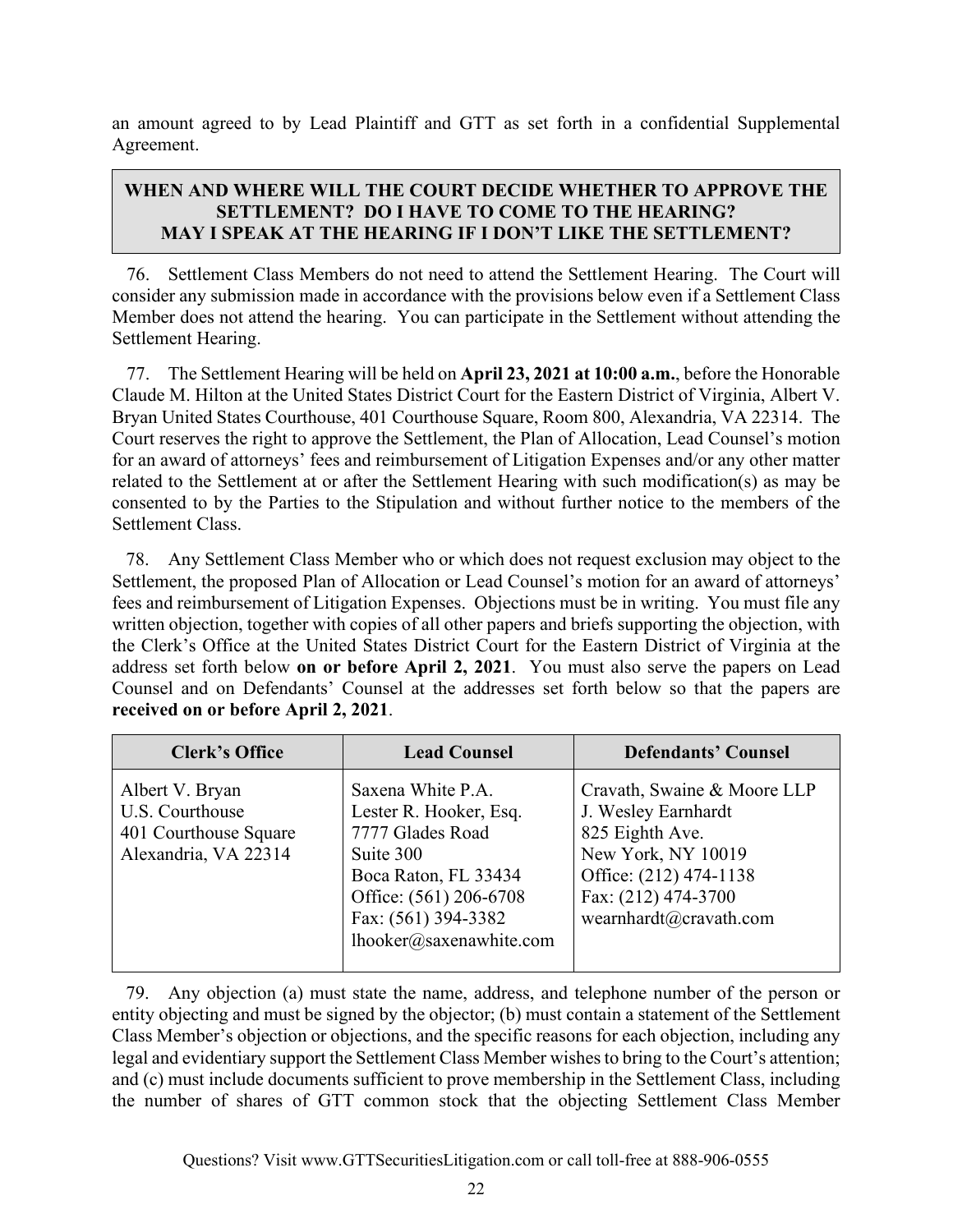purchased/acquired and sold during the Settlement Class Period, as well as the dates and prices of each such purchase/acquisition and sale, and the number of shares held at the beginning of the Settlement Class Period. You may not object to the Settlement, the Plan of Allocation, or Lead Counsel's motion for attorneys' fees and reimbursement of Litigation Expenses if you exclude yourself from the Settlement Class or if you are not a member of the Settlement Class.

80. You may file a written objection without having to appear at the Settlement Hearing. You may not, however, appear at the Settlement Hearing to present your objection unless you first file and serve a written objection in accordance with the procedures described above, unless the Court orders otherwise.

81. If you wish to be heard orally at the hearing in opposition to the approval of the Settlement, the Plan of Allocation, or Lead Counsel's motion for an award of attorneys' fees and reimbursement of Litigation Expenses, and if you timely file and serve a written objection as described above, you must also file a notice of appearance with the Clerk's Office and serve it on Lead Counsel and Defendants' Counsel at the addresses set forth above so that it is **received on or before April 2, 2021**. Persons who intend to object and desire to present evidence at the Settlement Hearing must include in their written objection or notice of appearance the identity of any witnesses they may call to testify and exhibits they intend to introduce into evidence at the hearing. Such persons may be heard orally at the discretion of the Court.

82. You are not required to hire an attorney to represent you in making written objections or in appearing at the Settlement Hearing. However, if you decide to hire an attorney, it will be at your own expense, and that attorney must file a notice of appearance with the Court and serve it on Lead Counsel and Defendants' Counsel at the addresses set forth in paragraph 78 above so that the notice is **received on or before April 2, 2021**.

83. The Court may adjourn the Settlement Hearing or any adjournment thereof without further written notice of any kind to the Settlement Class. Settlement Class Members should check the Settlement website at www.GTTSecuritiesLitigation.com, the Court's PACER site (defined in paragraph 86 below) or contact Lead Counsel at the address in paragraph 86 below.

84. Unless the Court orders otherwise, any Settlement Class Member who does not object in the manner described above will be deemed to have waived any objection and shall be forever foreclosed from making any objection to the proposed Settlement, the proposed Plan of Allocation, or Lead Counsel's motion for an award of attorneys' fees and reimbursement of Litigation Expenses. Settlement Class Members do not need to appear at the Settlement Hearing or take any other action to indicate their approval of the Settlement.

## **WHAT IF I BOUGHT SHARES ON SOMEONE ELSE'S BEHALF?**

85. If you purchased or otherwise acquired GTT common stock during the Settlement Class Period for the beneficial interest of persons or organizations other than yourself, you must either (a) within ten (10) business days of receipt of this Notice, request from the Claims Administrator sufficient copies of the Notice and Claim Form (the "Notice Packet") to forward to all such beneficial owners, and within ten (10) business days of receipt of those Notice Packets forward them to all such beneficial owners; or (b) within ten (10) business days of *receipt of this Notice, provide a list of the names and addresses of all such beneficial owners to GTT Securities*